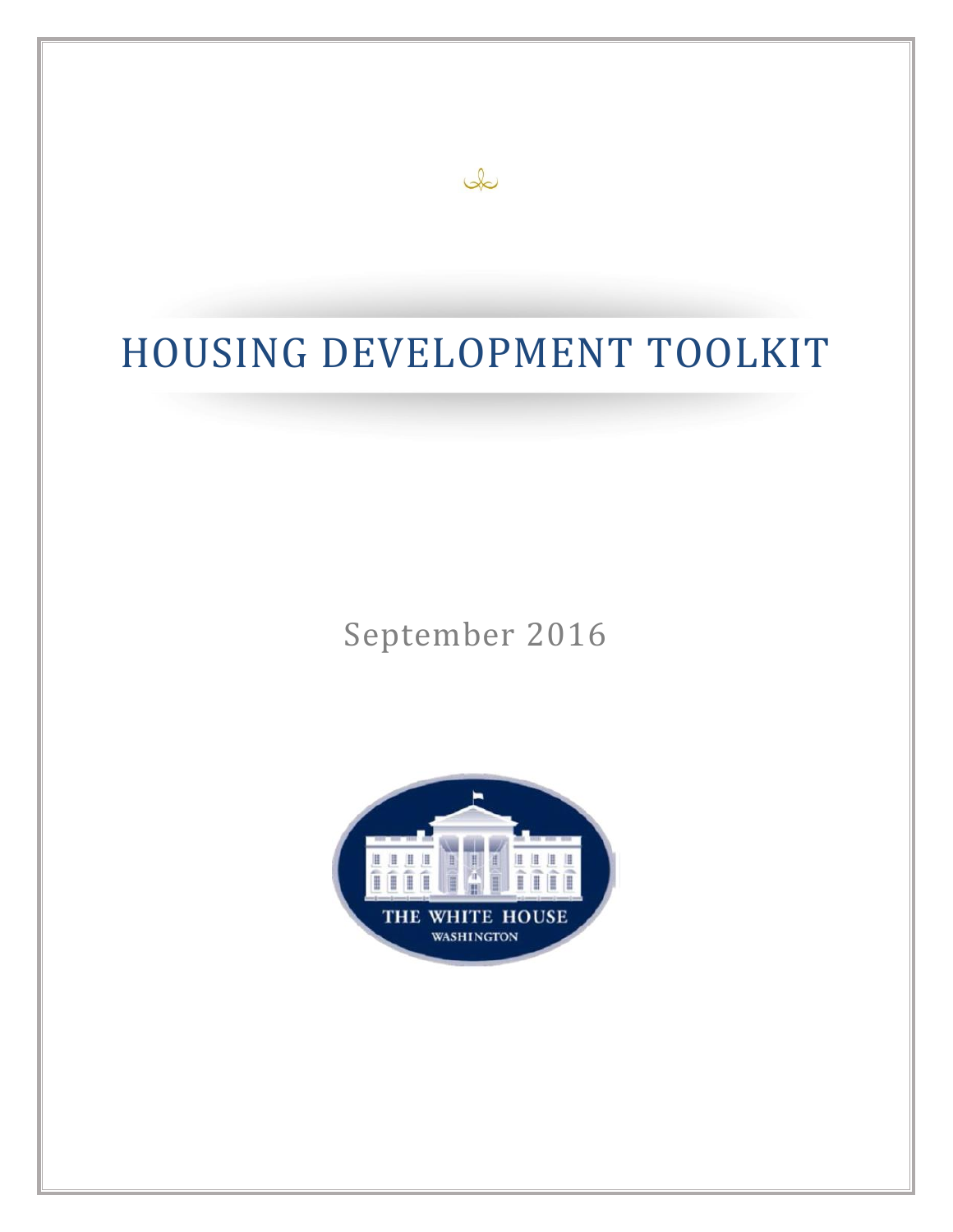# **Contents**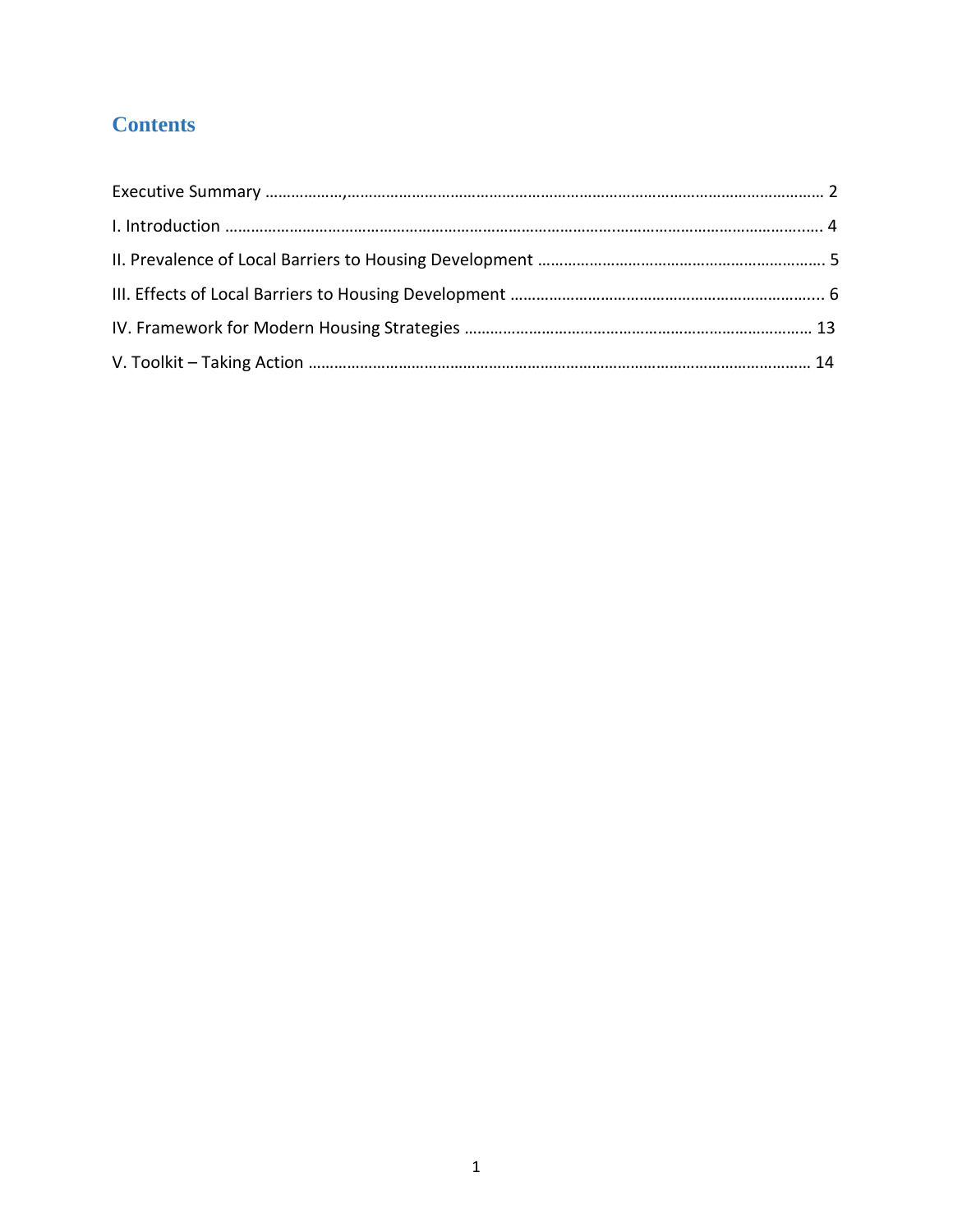# **Executive Summary**

Over the past three decades, local barriers to housing development have intensified, particularly in the high-growth metropolitan areas increasingly fueling the national economy. The accumulation of such barriers – including zoning, other land use regulations, and lengthy development approval processes – has reduced the ability of many housing markets to respond to growing demand. The growing severity of undersupplied housing markets is jeopardizing housing affordability for working families, increasing income inequality by reducing less-skilled workers' access to high-wage labor markets, and stifling GDP growth by driving labor migration away from the most productive regions. By modernizing their approaches to housing development regulation, states and localities can restrain unchecked housing cost growth, protect homeowners, and strengthen their economies.

Locally-constructed barriers to new housing development include beneficial environmental protections, but also laws plainly designed to exclude multifamily or affordable housing. Local policies acting as barriers to housing supply include land use restrictions that make developable land much more costly than it is inherently, zoning restrictions, off-street parking requirements, arbitrary or antiquated preservation regulations, residential conversion restrictions, and unnecessarily slow permitting processes. The accumulation of these barriers has reduced the ability of many housing markets to respond to growing demand.

#### **Accumulated barriers to housing development can result in significant costs to households, local economies, and the environment.**

- Housing production has not been able to keep up with demand in many localities, impacting construction and other related jobs, limiting the requisite growth in population needed to sustain economic growth, and limiting potential tax revenue gains.
- Barriers to housing development are exacerbating the housing affordability crisis, particularly in regions with high job growth and few rental vacancies.
- Significant barriers to new housing development can cause working families to be pushed out of the job markets with the best opportunities for them, or prevent them from moving to regions with higher-paying jobs and stronger career tracks. Excessive barriers to housing development result in increasing drag on national economic growth and exacerbate income inequality.
- When new housing development is limited region-wide, and particularly precluded in neighborhoods with political capital to implement even stricter local barriers, the new housing that does get built tends to be disproportionally concentrated in low-income communities of color, causing displacement and concerns of gentrification in those neighborhoods. Rising rents region-wide can exacerbate that displacement.
- The long commutes that result from workers seeking out affordable housing far from job centers place a drain on their families, their physical and mental well-being, and negatively impact the environment through increased gas emissions.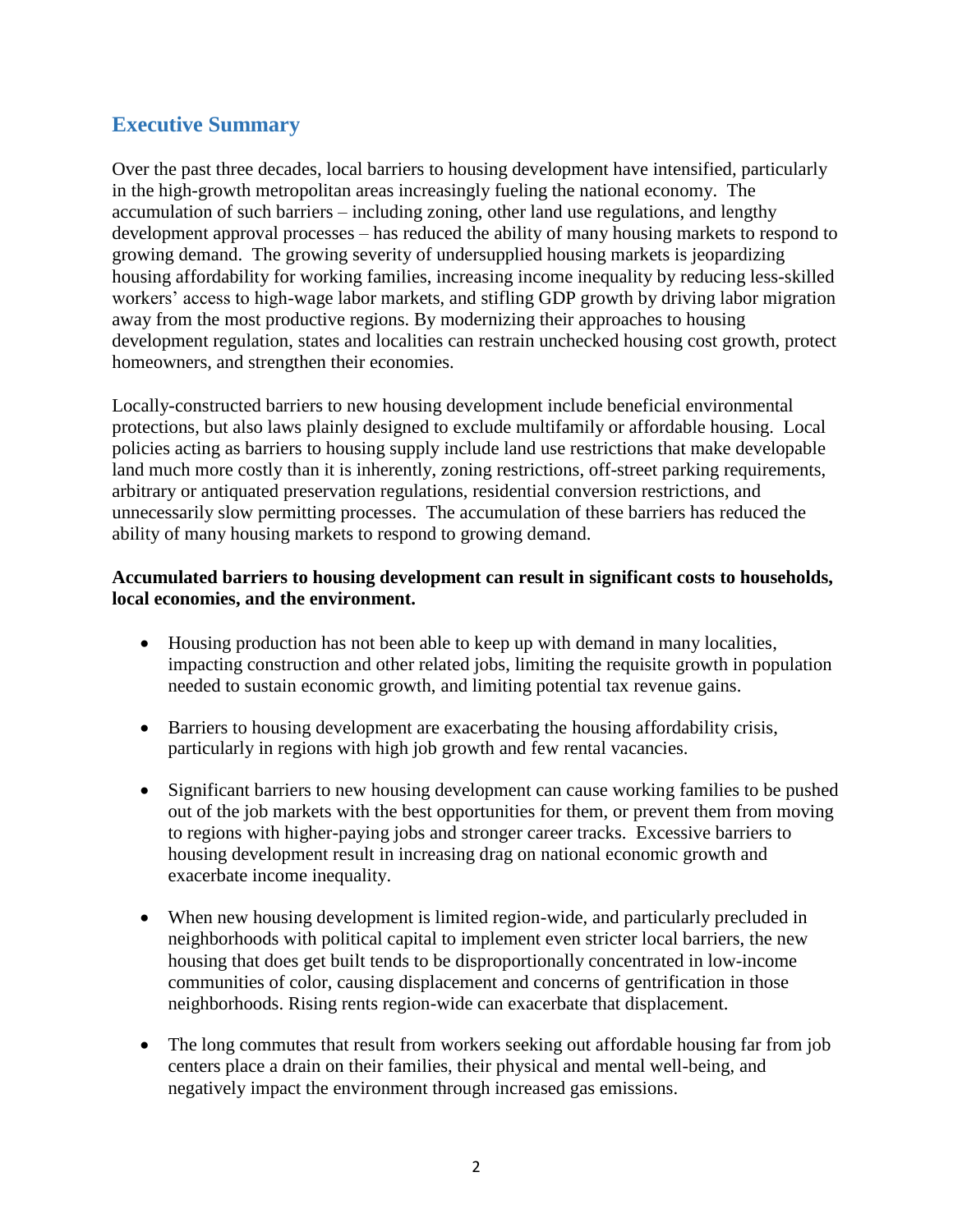When rental and production costs go up, the cost of each unit of housing with public assistance increases, putting a strain on already-insufficient public resources for affordable housing, and causing existing programs to serve fewer households.

#### **Modernized housing regulation comes with significant benefits.**

- Housing regulation that allows supply to respond elastically to demand helps cities protect homeowners and home values while maintaining housing affordability.
- Regions are better able to compete in the modern economy when their housing development is allowed to meet local needs.
- Smart housing regulation optimizes transportation system use, reduces commute times, and increases use of public transit, biking and walking.
- Modern approaches to zoning can also reduce economic and racial segregation, as recent research shows that strict land use regulations drive income segregation of wealthy residents.

Cities and states across the country are interested in revising their often 1970s-era zoning codes and housing permitting processes, and increasingly recognize that updating local land use policies could lead to more new housing construction, better leveraging of limited financial resources, and increased connectivity between housing to transportation, jobs and amenities.

#### **This toolkit highlights actions that states and local jurisdictions have taken to promote healthy, responsive, affordable, high-opportunity housing markets, including:**

- Establishing by-right development
- Taxing vacant land or donate it to non-profit developers
- Streamlining or shortening permitting processes and timelines
- Eliminate off-street parking requirements
- Allowing accessory dwelling units
- Establishing density bonuses
- Enacting high-density and multifamily zoning
- Employing inclusionary zoning
- Establishing development tax or value capture incentives
- Using property tax abatements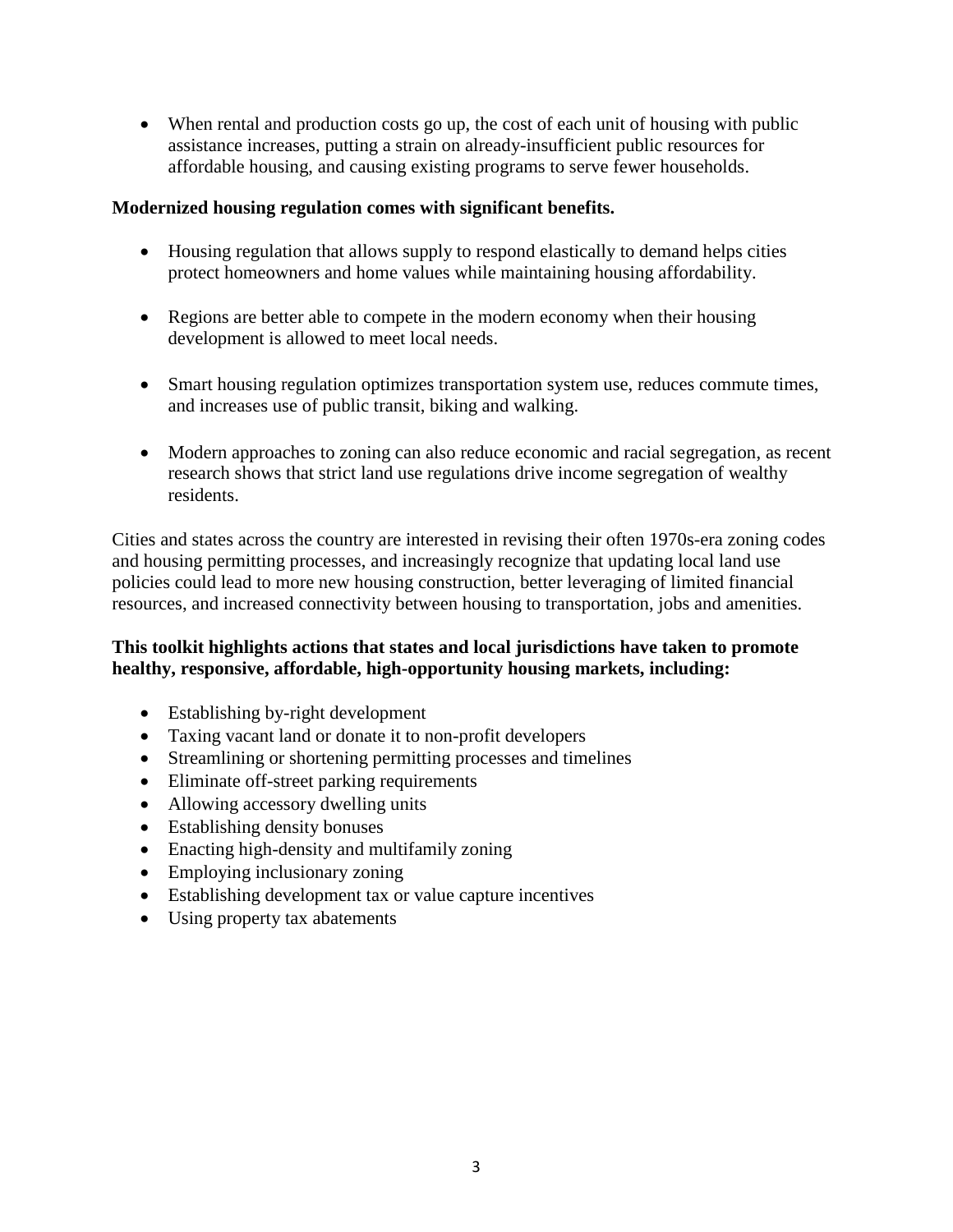*"We can work together to break down rules that stand in the way of building new housing and that keep families from moving to growing, dynamic cities." -- President Obama, remarks to the U.S. Conference of Mayors, January 21, 2016*

A stable, functioning housing market is vital to our nation's economic strength and resilience. Businesses rely on responsive housing markets to facilitate growth and employee recruitment. Construction workers, contractors, and realtors depend on stable housing markets to fuel their careers. And the availability of quality, affordable housing is foundational for every family – it determines which jobs they can access, which schools their children can attend, and how much time they can spend together at the end of a day's commutes.

Our nation's housing market was in crisis when President Obama took office. In the first quarter of 2009, national home prices had fallen roughly 20 percent since mid-2005, leaving nearly 13 million households underwater. Today, the market nationwide has made tremendous strides, as the recovery helped households regain \$6.3 trillion of the real estate equity lost during the recession and lifted 7.4 million households out of negative equity since 2011, more than cutting in half the number of homeowners underwater.

This national recovery, while central to our broader economic recovery, has occurred during a period of increasing awareness of underlying regional challenges in housing markets. The recovery has been measured in home and property values but new production starts have not kept pace with historic levels we saw before the recession. In a growing number of metropolitan areas, the returning health of the housing market and vibrant job growth haven't led to resurgent construction industries and expanding housing options for working families, due to state and local rules inhibiting new housing development that have proliferated in recent decades. In such regions, these rules have resulted in undersupplied markets, reducing options for working families and causing housing costs to grow much faster than wages and salaries. And as Matthew Desmond recently documented in *Evicted*, families facing extreme rent burden often suffer lasting trauma resulting from their housing insecurity, destabilizing their lives and marring their prospects for upward economic mobility. $<sup>1</sup>$ </sup>

As fewer families have been able to find affordable housing in the regions with the best jobs for them, labor mobility has slowed, exacerbating income inequality and stifling our national economic growth. But this hasn't happened everywhere. In more and more regions across the country, local and neighborhood leaders have said yes, in our backyard, we need to break down the rules that stand in the way of building new housing – because we want new development to replace vacant lots and rundown zombie properties, we want our children to be able to afford their first home, we want hardworking families to be able to take the next job on their ladder of opportunity, and we want our community to be part of the solution in reducing income inequality and growing the economy nationwide.

This toolkit highlights the steps those communities have taken to modernize their housing strategies and expand options and opportunities for hardworking families.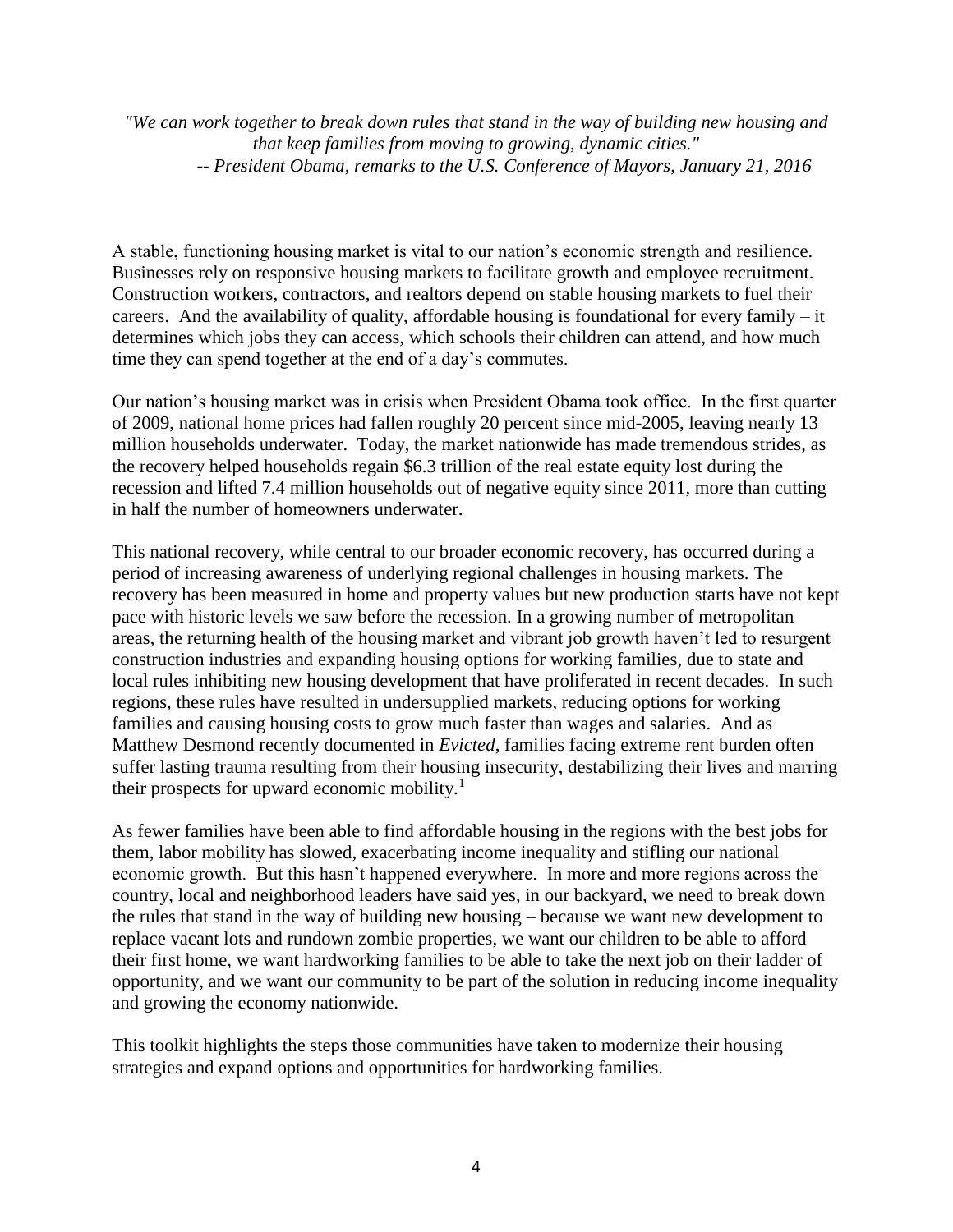#### **Prevalence of Local Barriers to Housing Development**

Over the past three decades, local barriers to housing development have intensified, particularly in the high-growth metropolitan areas increasingly fueling the national economy. Locallyconstructed barriers to new housing development include beneficial environmental protections or well-intentioned permitting processes or historic preservation rules, but also laws plainly designed to exclude multifamily or affordable housing. Local policies acting as barriers to housing supply include land use restrictions that make developable land much more costly than it is inherently, zoning restrictions, off-street parking requirements, arbitrary or antiquated preservation regulations, residential conversion restrictions, and unnecessarily slow permitting processes.

Though no comprehensive and uniform measure for such barriers exists, given the wide range of local regulations and processes affecting housing development volumes and timelines, several national and local indicators support the observations of housing researchers and practitioners that such barriers have tightened. Researchers examining proxy measures – including the prevalence of zoning and land use cases in state courts, which correlate strongly with static indices of housing barriers and supply constraint surveys – have found that barriers to housing development increased rapidly from 1970 to 1990, and continue to increase through the present day.<sup>2</sup> Researchers have also documented a sharp increase in the gap between home prices and construction costs, with stringent housing regulations now driving cost increases previously shaped by construction costs and quality improvements.<sup>3,4</sup> Localized studies have supported these national conclusions – documenting sharp increases in zoning and other land use restrictions in metropolitan Boston,<sup>5</sup> New York City,<sup>6</sup> Los Angeles,<sup>7</sup> and San Francisco.<sup>8</sup>



**Real Construction Costs and House Prices Over Time**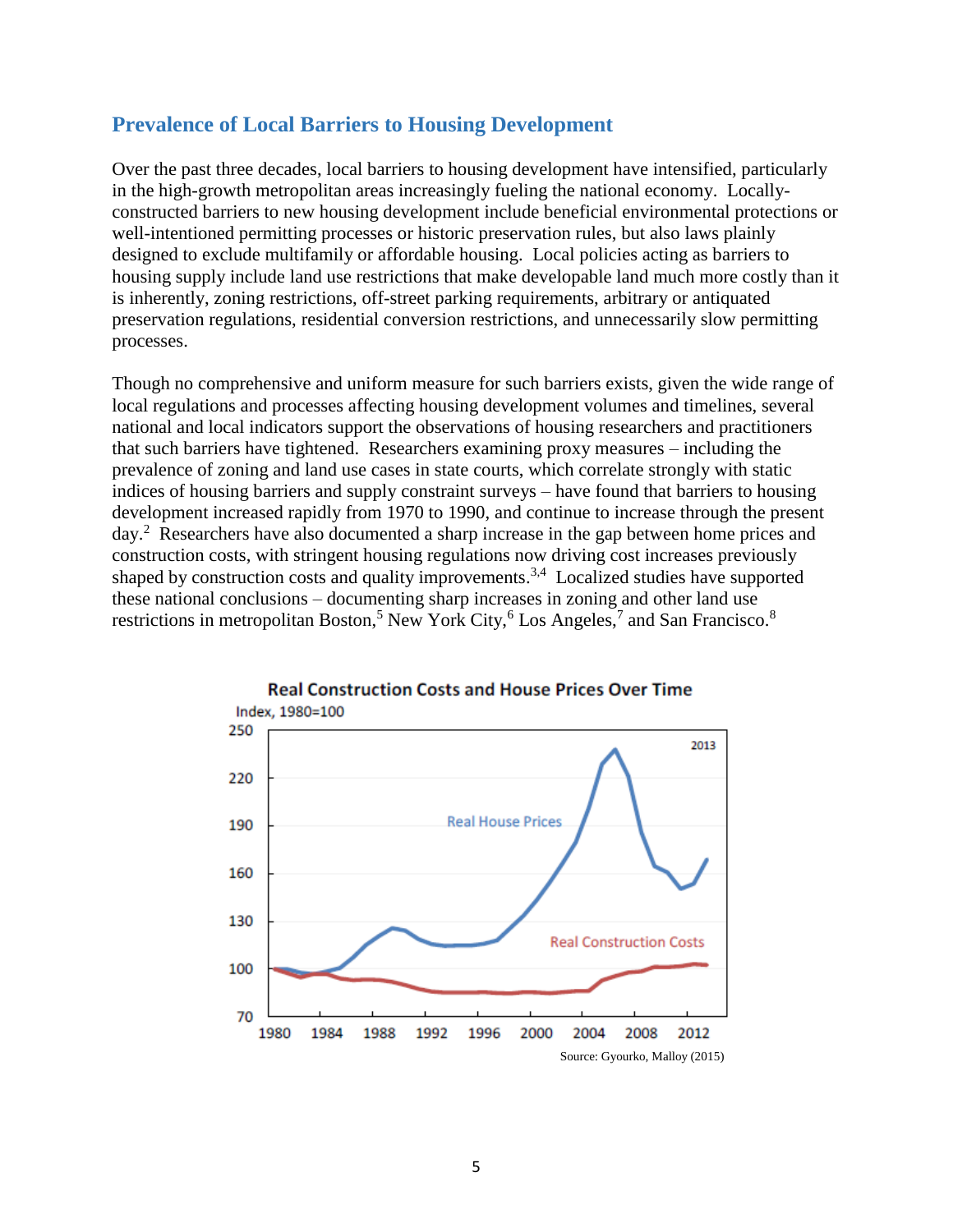Barriers to housing development are erected largely at the local level, and vary widely across states and metropolitan areas as a result. But the intensity and impact of such barriers are most evident in the vibrant job-generating regions where fervent demand far outstrips supply. Though popular coverage of these challenges has been most focused on the Bay Area, Seattle, and major East Coast cities, Los Angeles provides a clear illustration of the impact of the primary barrier to development – restrictive zoning. In 1960, Los Angeles was zoned to accommodate 10 million people; after decades of population growth and increased demand, the city is today zoned for only 4.3 million people.<sup>9</sup> As Los Angeles leaders face a housing affordability and homelessness crisis, Mayor Garcetti and members of the City Council have tackled this problem by endorsing state plans to increase development and pushing for updated city plans and approval processes to facilitate new housing construction, in addition to committing new city funds toward affordable housing.





The vast majority of the nation's largest cities are feeling the crush of sharply increased housing costs outpacing wages, with 9 of the largest 11 cities seeing rising rents and tightening vacancy rates, but this problem is now being felt in smaller cities and non-coastal locations that have historically enjoyed the benefits that come with an adequate supply of housing affordable to lowand moderate-income families. Growing, dynamic cities like Atlanta, Denver, and Nashville used to be able to tout housing affordability as a key asset – but now see rents rising above the reach of many working families.<sup>10</sup> Inland cities have experienced some of the largest increases in rent in recent years, despite lacking the topological space constraints faced by coastal cities.

#### **Effects of Local Barriers to Housing Development**

The accumulation of state and local barriers to housing development – including zoning, other land use regulations, and unnecessarily lengthy development approval processes – has reduced the ability of many housing markets to respond to growing demand. The increasing severity of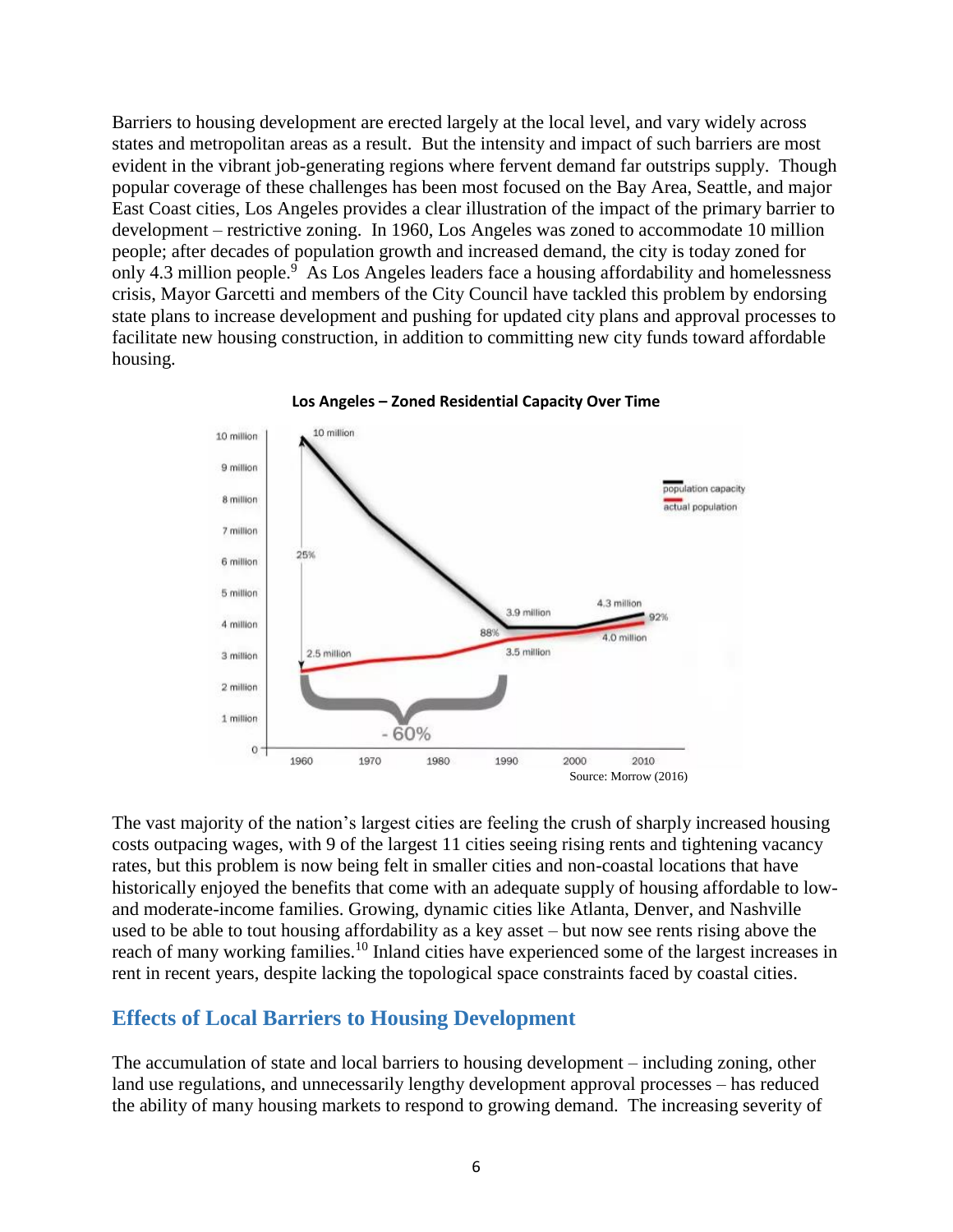undersupplied housing markets is jeopardizing housing affordability for working families, exacerbating income inequality by reducing workers' access to higher-wage labor markets, and stifling GDP growth by driving labor migration away from the most productive regions.

These effects are increasingly visible in communities nationwide. In just the last 10 years, the number of very low-income renters paying more than half their income for rent has increased by almost 2.5 million households, to 7.7 million nationwide, in part because barriers to housing development are limiting housing supply.<sup>11</sup> Since 1960, the share of renters paying more than 30 percent of their income for rent has more than doubled from 24 percent to 49 percent.<sup>12</sup> And over that time, real household income increased by 18 percent, but inflation adjusted rents rose by 64 percent.



**Median rents vs. median household income, 1980-2014**

Emerging research has shown that in areas with high-cost housing such as California, zoning and other land-use controls contribute significantly to recent sharp cost increases, reflecting the increasing difficulty of obtaining regulatory approval for building new homes.<sup>13</sup>

Not all barriers to housing development have negative impacts – local land use policies and regulations can increase the supply of well-located affordable housing, address externalities such as environmental impacts associated with development, create better connections between housing options accessible to transit, and support the fiscal health of states and localities. But the accumulation of even well-intentioned land-use policies can restrict housing availability; create uncertainty for developers and limit private investment; exacerbate the imbalance between jobs and housing; and induce urban sprawl.

#### *Costs and negative impacts of excessive barriers to housing development*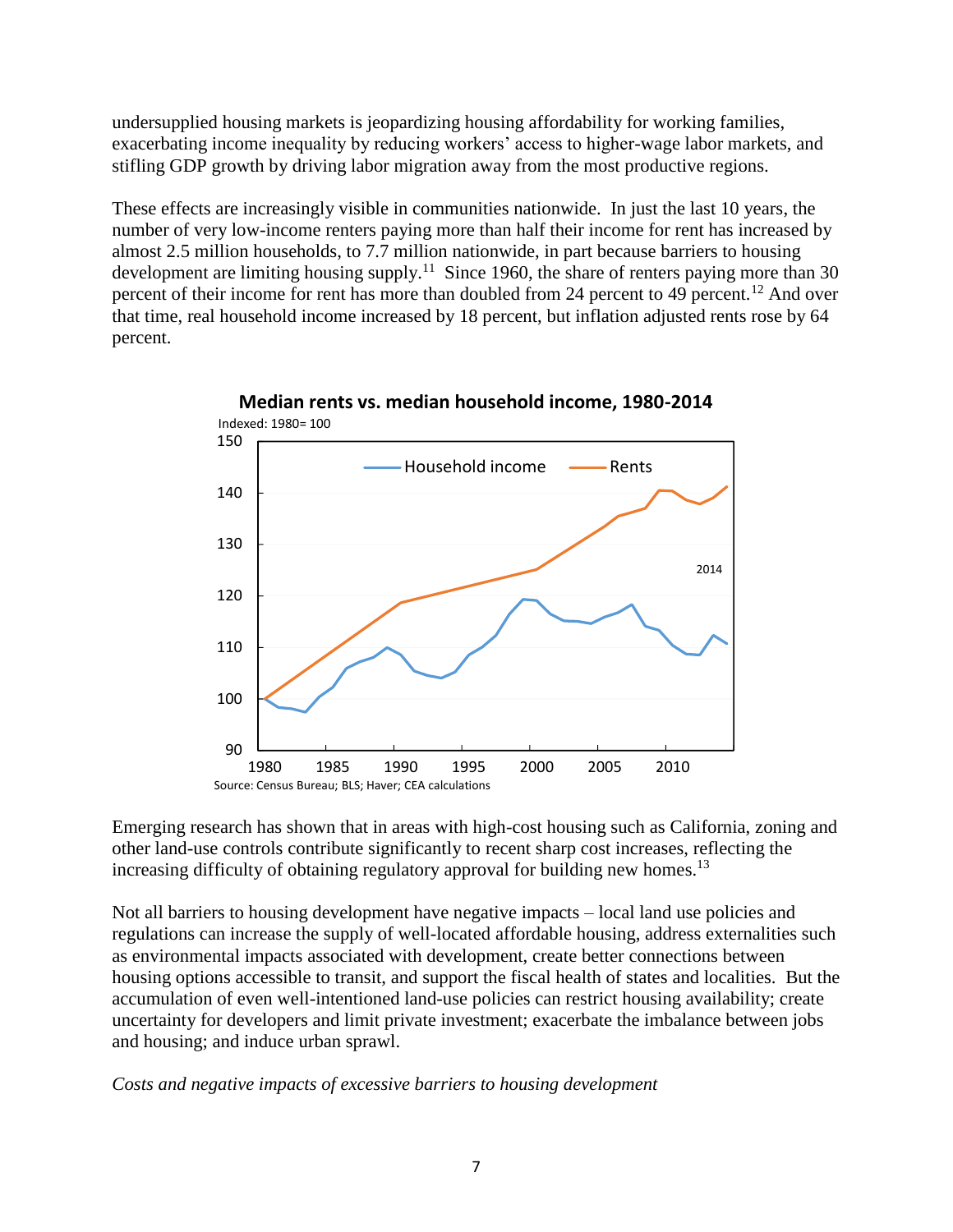**Housing production** has failed to expand in too many regions with strong demand, artificially depressing the availability of construction and related jobs, limiting the ability for local populations to expand in response to job growth, and reducing the potential for increased local tax revenue. In these regions, new market-rate construction shifts toward predominantly, and sometimes exclusively, larger or higher-end units as a manifestation of supply constraints, because when there are large fixed costs to building, as is the case when land use policies are onerous, even developers that aren't profit-maximizing find it difficult to make profits from smaller or more affordable units.

Barriers to housing development are exacerbating the **housing affordability** crisis, particularly in vibrant regions with high job growth and few rental vacancies.<sup>14,15,16</sup> The most recent data shows that half of renters pay more than 30 percent of their income in rent,  $17$  and more than 1 in 4 are severely rent-burdened, paying more than 50 percent of their income in rent. <sup>18</sup> For families working to buy their first home, rent burdens delay their plans, making it more difficult to save for a down payment. While the housing market recovery has meant growing home values for existing homeowners, barriers to development concentrate those gains among existing homeowners, pushing the costs of ownership out of reach for too many first-time buyers. This has contributed to a lower homeownership rate in the US, which has fallen to its lowest level in 50 years.<sup>19</sup> Homelessness is on the rise in some of our nation's most rent-burdened cities despite continued decreases in homelessness nationwide – for example, according to figures released by local homelessness coalitions, Washington, D.C. saw a 31 percent increase in family homelessness last year amid a 14 percent increase in homelessness overall, and homelessness grew by 6 percent in Seattle and Los Angeles.

Increasingly, working families are pushed out of the job markets with the best opportunities for them, or can't afford to move to regions with higher-paying jobs and stronger career tracks. As Jason Furman recently discussed in a National Press Club speech, this phenomenon exacerbates **income inequality**. For the first time in over 100 years, income convergence across states has stopped, as population flows to wealthier regions has decreased – which researchers attribute to increased housing prices as a result of high local barriers to housing development.<sup>20</sup> Where housing markets are able to respond more elastically, workers can shift to meet job and wage growth through relocation, reducing income inequality.

When large flows of workers are unable to move to the jobs where they would be most productive, local barriers result in increasing **drag on national economic growth**. A recent study noted that in theoretical models of mobility, economic research suggests our Gross Domestic Product would have been more than 10 percent higher in 2009 if workers and capital had freely moved so that the relative wage distribution remained at its 1964 level.<sup>21</sup> Most of this loss in wages and productivity is caused by increased constraints to housing supply in highproductivity regions, including zoning regulations and other local rules. This estimate is tentative, and would imply that some cities would see counterfactual employment increases of a significant magnitude resulting from reduced housing restrictions, but the underlying point is clear: output is lost when the supply of workers to high-productivity regions is restrained. Over time, this effect can be large enough to meaningfully reduce the nation's overall economic output.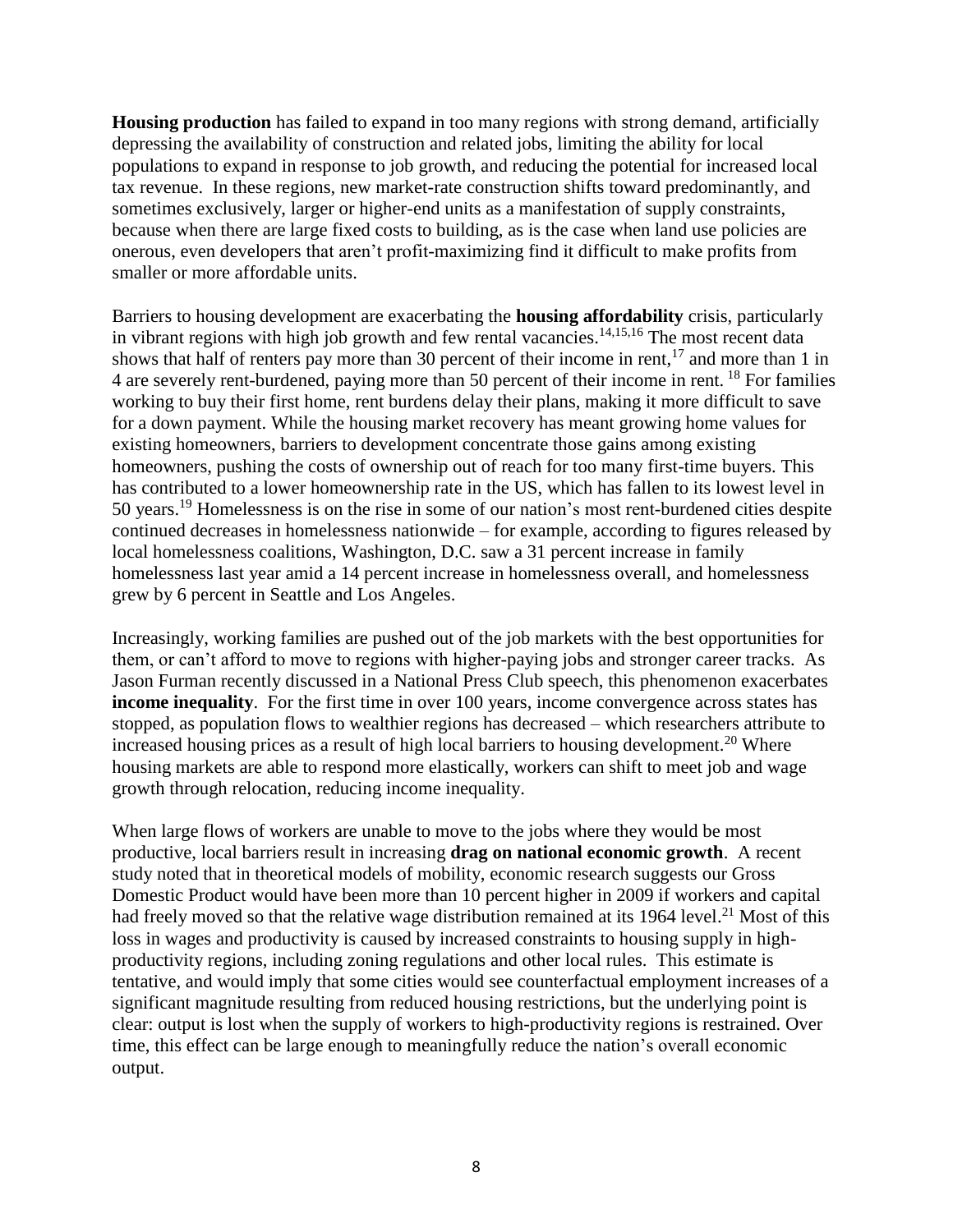When new housing development is limited region-wide, and particularly precluded in neighborhoods with political capital to implement even stricter local barriers, any new development tends to be disproportionally concentrated in low-income communities of color, causing displacement and concerns of **gentrification** in those neighborhoods, raising market rents within neighborhoods experiencing rapid changes while failing to reduce housing cost growth region-wide.<sup>22</sup> As rents rise region-wide in response to insufficient housing supply, this displacement is exacerbated. Lowered region-wide barriers to new housing development would lead to more equitable distribution, allowing neighborhoods to retain character and resources as they evolve, while facilitating effective affordable housing preservation options by preventing excessively rapid change that generates displacement and dislocation.

As workers get pushed further and further from job centers – driving from Modesto to San Francisco, for example, often two hours each way – excessively **long commutes** pull them away from time with their families, increase strains on mental health and happiness, and contributing to further greenhouse gas emissions.<sup>23,24,25,26</sup> The impact of these strains is being felt throughout the middle class, hurting workers that provide critical services like teachers, police officers and firefighters. For example, recent reports highlighted at least a dozen San Jose police officers living in RVs in a parking lot near Police Department headquarters to cope with the long commutes required by the lack of affordable housing nearby.<sup>27</sup>

When barriers to housing development drive up rental and production costs, they constitute a countervailing force on housing assistance programs, reducing the impact of already-insufficient government resources for affordable housing. This **strain on public resources** occurs at all levels – federal, state and local. While President Obama's budget calls for increasing investments to provide affordable housing and end family homelessness, HUD's existing projectbased and housing choice vouchers could serve more families if the per-unit cost wasn't pushed higher and higher by rents rising in the face of barriers to new development. In order to build affordable housing, developers are often forced to supplement funding sources like tax credits with additional equities and loans, drawing down on state-allocated housing finance agency resources and city-held CDBG dollars. As each of these sources is piled onto a critical affordable housing resource, it is not available for preservation or additional new affordable housing elsewhere in the region.

#### *Benefits of smart housing regulation*

Housing regulation that allow supply to **respond elastically to demand** helps cities protect homeowners and home values while maintaining housing affordability. As cities make investments to attract residents and businesses, vibrant hubs of jobs and culture have attracted far more potential residents than many cities' current zoning practices can accommodate. Without building adequate housing to meet the increased demand, cities that have invested in services for their residents see rents soar, making those benefits inaccessible to those they were intended to help. By allowing housing development to respond to demand, cities would capture the increased tax revenue they hope to draw by attracting more residents, and relieve pressure on existing working families that would otherwise be priced out of their communities and forced to move.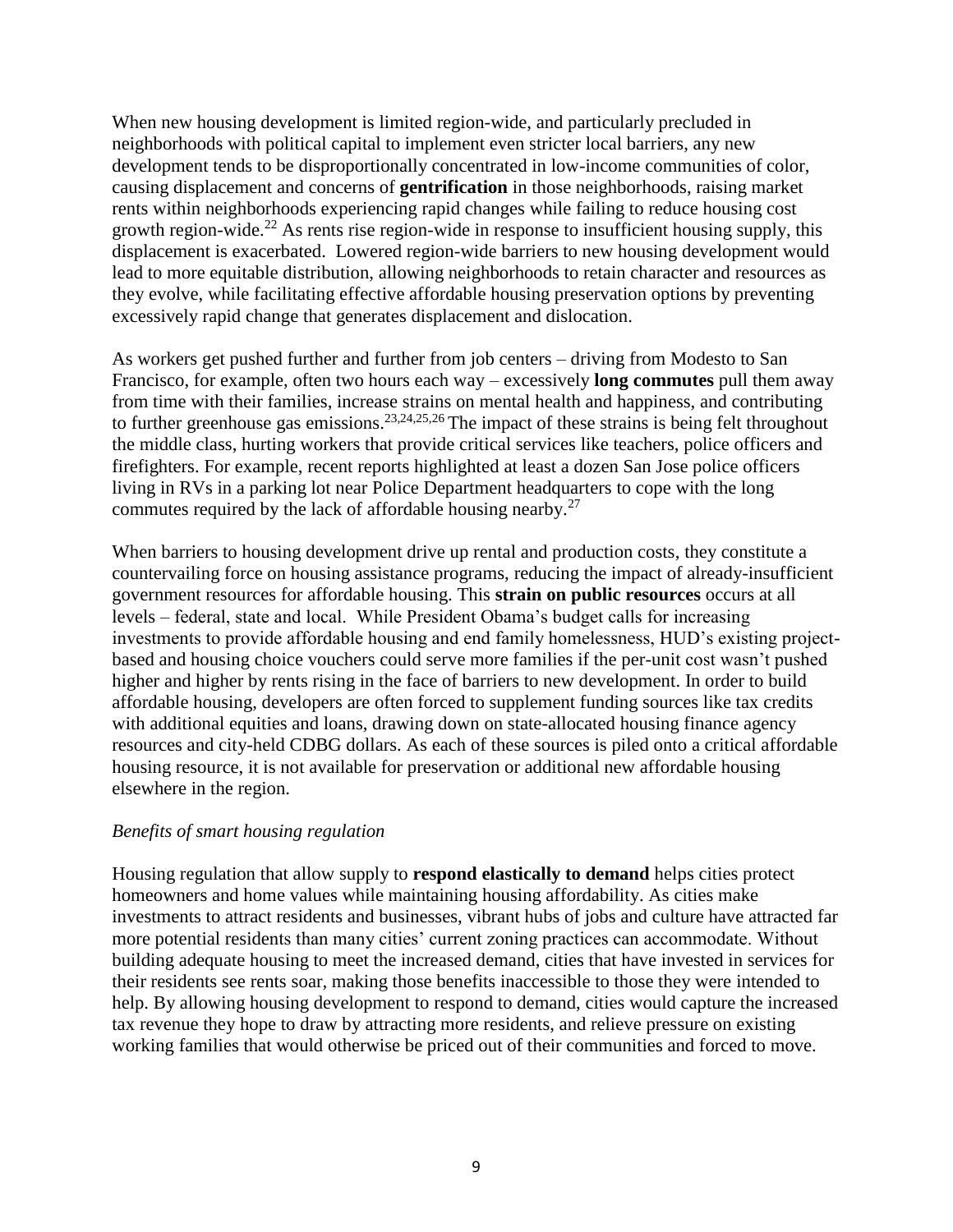Regions are better able to **compete in the contemporary economy** when their housing development is allowed to meet local needs. When jobs and people move freely, local economies flourish, as adequate housing development reduces mismatches between housing and infrastructure, or housing and jobs. For decades, Sunbelt cities with more permeable boundaries have enjoyed outsized growth by allowing sprawl to meet their need for adequate housing supply. Space constrained cities can achieve similar gains, however, by building up with infill, reducing the eyesores of vacant lots and vacant or rundown buildings that go undeveloped in highly constrained regulatory environments. This approach facilitates cities expanding their economies across all sectors, including the essential service sector jobs that allow cities to remain attractive, rather than concentrating growth at the high end of the economy.

Smart housing regulation **optimizes transportation system use, reduces commute times, and increases use of public transit, biking and walking**. A preponderance of a metro area's commuters living far from work in pursuit of affordable housing prevents infrastructure, including public transit, from being used efficiently and effectively. Smart housing regulation would close the gap between proximity and affordability. More residents with access to walking, biking and public transit options also means less congestion on the roads and overall reductions in traffic congestion, greenhouse gas emissions, and commute times.

Modern approaches to zoning can also **reduce economic and racial segregation**, as recent research shows that strict land use regulations drive income segregation of wealthy residents.<sup>28</sup> Inclusionary zoning laws that facilitate working families accessing high-opportunity neighborhoods are effective in reducing segregation and improving educational outcomes for students in low-income families.<sup>29</sup> Research also finds that more localized pressure to regulate land use is linked to higher rates of income segregation, while more state involvement in setting standards and baselines for land use is connected to lower income segregation, reinforcing to the key role that states can play in ensuring access to affordable housing is an even playing field for all residents.<sup>30</sup>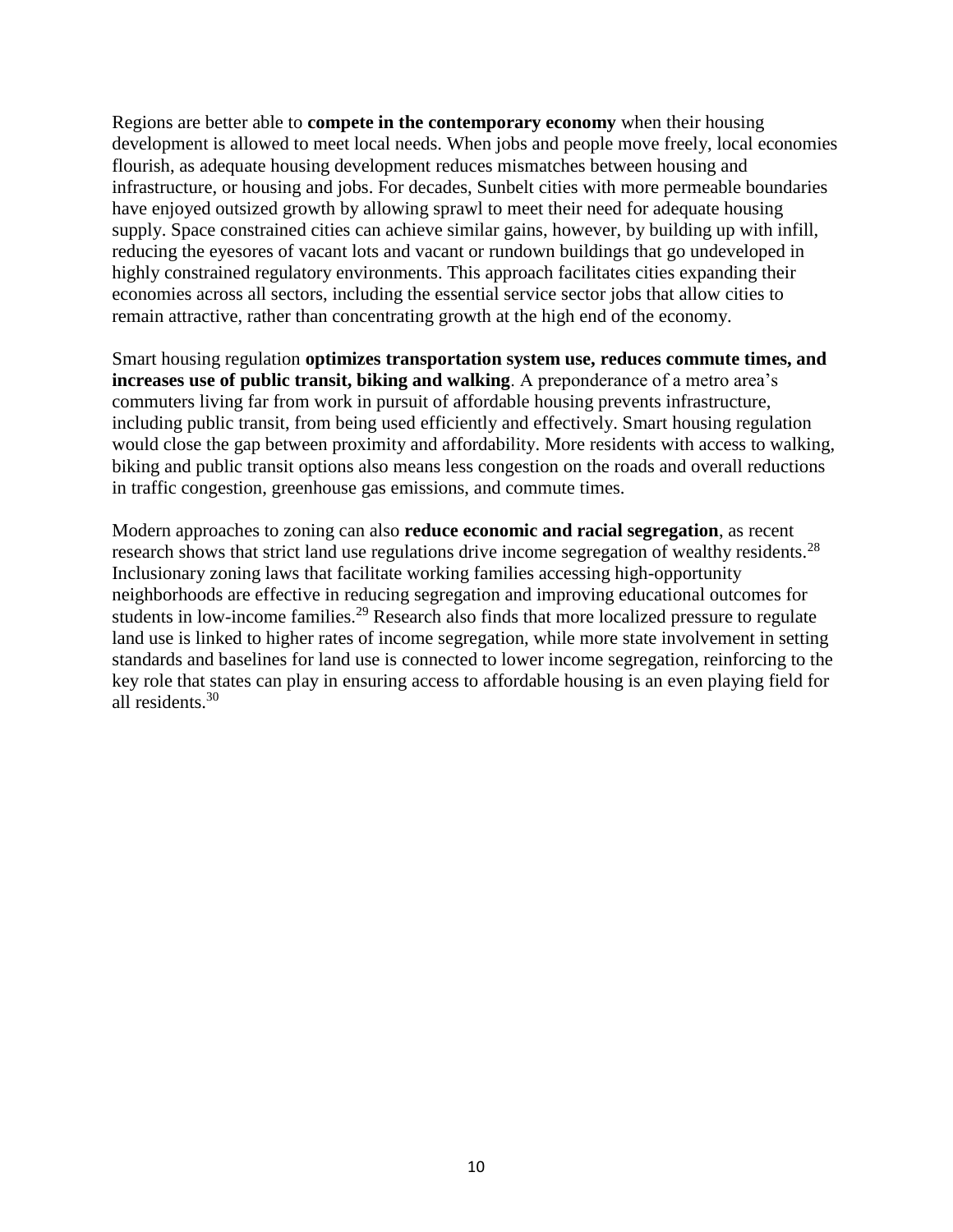#### **Spotlight: Local Barriers and Housing Discrimination**

In tight rental markets, renters flood landlords advertising quality, affordable housing. The stronger the local barriers to development, and the tighter the market, the higher the demand for units. High demand often reflects quality housing options; however, when rental supply is unresponsive to demand, competition can be high for even low-quality units. In such situations, it can be extremely difficult for low-income families to find the quality affordable housing they need, even when they receive a HUD Housing Choice Voucher to aid them with their rent – because some landlords simply refuse to rent to voucher-holders, a practice particularly jarring to the thousands of families struggling to escape homelessness through use of a housing voucher.

Federal fair housing law explicitly prohibits landlords from discriminating against renters on the basis of race, religion, familial status or other protected classes. But many states and localities consider discrimination on the basis of voucher payment for rent to be legal in the absence of explicit source-of-income protections. Available evidence indicates that renter discrimination is widespread, and most harmful in high-barrier rental markets with limited housing options for families receiving rental assistance, hindering efforts to enable more low-income families to access affordable housing in opportunity-rich neighborhoods.

Discrimination against voucher holders is prevalent nationwide, especially in high-cost markets, and remains prevalent even in the 13 states and dozens of localities that have made such discrimination explicitly illegal. Though cities like Chicago, Philadelphia, and Pittsburgh have these laws in place, local investigative reporting has documented high rates of ongoing, illegal renter discrimination. For example, landlords post "no Section 8" tags on sites like Craigslist.org, especially for units in relatively low-poverty areas where constraints to housing development are often highest. The rarely-enforced fine for this violation in Chicago is \$500.

Renter discrimination reduces voucher success rates, limiting low-income households' housing options in general, and particularly their ability to move to high-opportunity neighborhoods. The Administration's actions to increase economic mobility, reduce local barriers to housing development, advance fair housing, end homelessness, and expand access to opportunity depend in part on the ability of low-income families to lease units in neighborhoods of their choosing.

Barriers to housing development that prevent supply from responding elastically to demand put additional pressure on landlords and the rental market. Discrimination, even inadvertent discrimination, increases when market conditions increase competition among renters. Unsurprisingly, many cities with the highest local barriers have seen increases in homelessness in recent years, while nationwide homelessness has been sharply in decline.

Vouchers are a critical tool for meeting the Administration's goals of ending veteran, chronic, and family homelessness. The President's historic FY 2017 budget proposal to end homelessness by 2020 for every family with children nationwide would invest \$11 billion over 10 years, primarily in vouchers, to end families' homelessness, stabilize their housing, and give them a foundation to succeed economically. These goals will be easier to achieve if local leaders reduce barriers to housing development and end renter discrimination in their jurisdictions.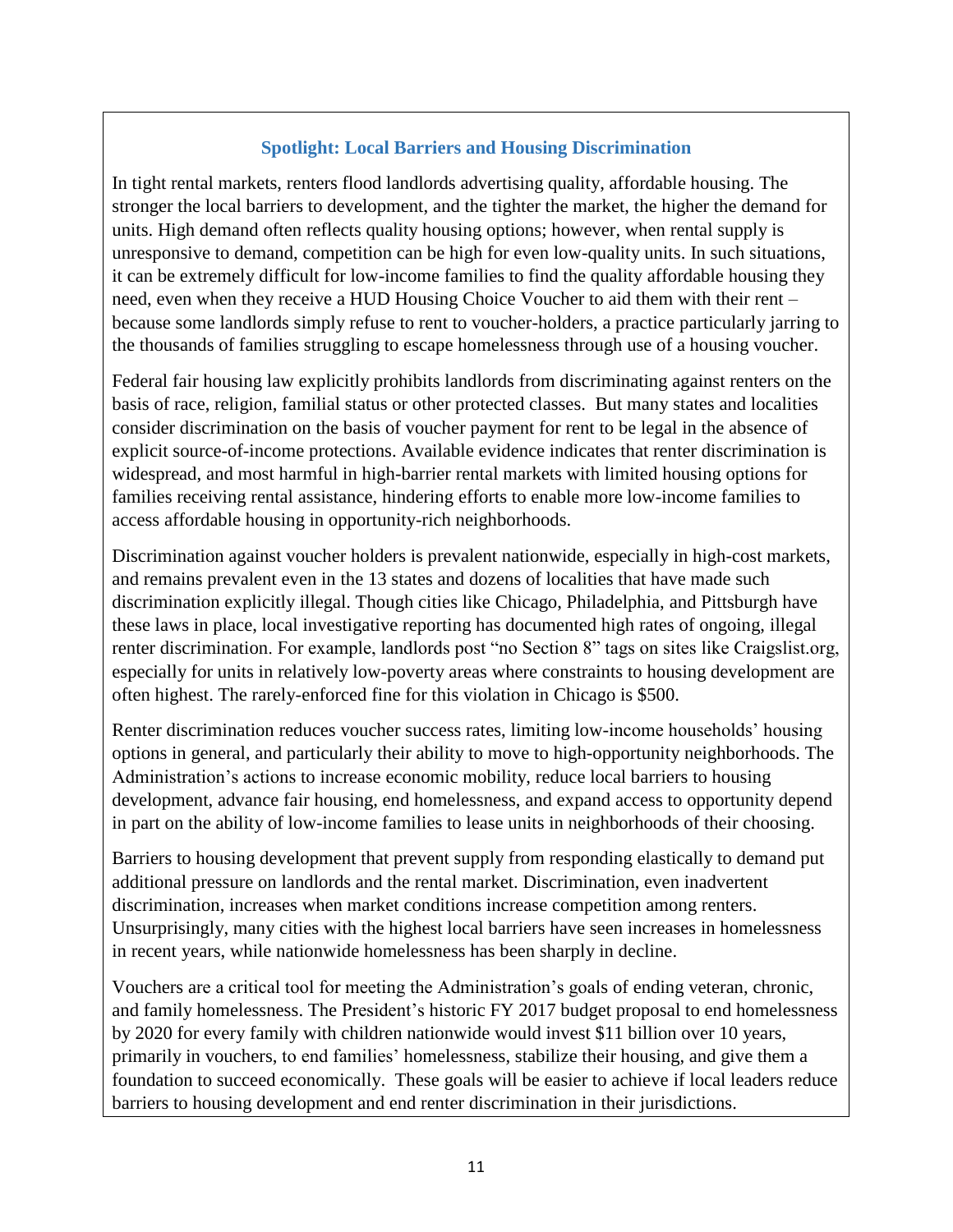# **Framework for Modern Housing Strategies**

Cities across the country are interested in revising their often 1950s-era zoning codes and housing permitting processes, and increasingly recognize that updating local land use policies could lead to more new housing construction, better leveraging of limited financial resources, and increased connectivity between housing to transportation, jobs and amenities. The President's FY 2017 HUD budget includes a \$300 million proposal for Local Housing Policy Grants to help facilitate those cities' success in modernizing their housing regulatory approaches.

In markets with high demand but currently inelastic supply, these modern housing approaches are likely to lead to more new housing construction, including multifamily rental construction. Though much of that housing would likely be market-rate housing, its introduction into the marketplace would help slow cost growth in existing and otherwise affordable housing. In markets that have not yet but are poised to experience rapid economic growth in the near to midterm (e.g., as result of their advantageous location, emerging industrial growth, or surge in resource extraction), promising practices can be embedded into local action as they develop their economic growth strategy to ensure that sustained economic growth is achieved.

The Administration has also taken action to reinforce these practices, as the Department of Transportation now examines cities' housing regulatory approaches, and their ability to respond elastically to new demand generated by transit projects, as part of their Small Starts and New Starts project reviews.

Cities like Chicago, Seattle, Sacramento, and Tacoma and states like California and Massachusetts have already begun to foster more affordable housing opportunities by removing restrictions, implementing transit-oriented zoning ordinances, and speeding up permitting and construction processes.

#### *Role of states and localities*

Both states and cities have proven they can break free of the constraints that have stifled responsive supply and driven up housing costs across the country. While most states have devolved land use control to localities and remain relatively hands-off when it comes to land use planning, a number of states have begun to take a more active role in reducing regulatory barriers. A strong baseline at the state level creates an even playing field for local land use decisions.

Cities and other localities have the greatest opportunity to innovate in efforts to reduce barriers to housing supply, given their proximity to the effects of either a constrained or flexible supply. Without action, excessive local barriers drive up housing costs, undermining affordable housing at most income levels, and resulting in declines in homeownership. Demonstrated success in addressing these challenges can help overcome apprehension about neighborhoods evolving and growing through new development.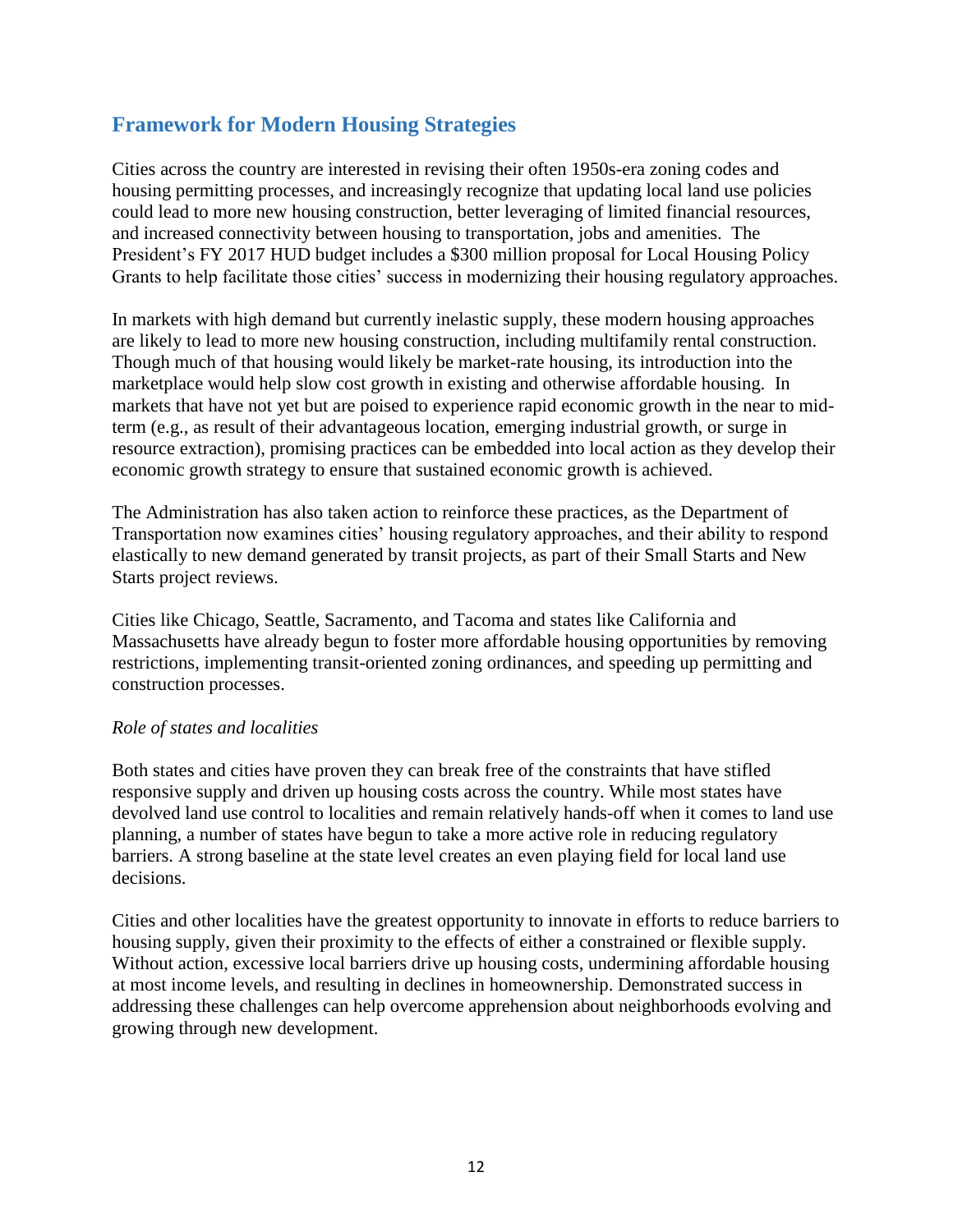#### **Spotlight: Impacts on the Ground**

"As the head of EMPath, a Boston-based non-profit, that helps low-income families move out of poverty, one of the greatest hurdles my staff and participants face is finding affordable housing. When we first start working with our participants, many of them are homeless and trying to make their way from emergency shelters into permanent housing. Affordable housing in Greater Boston is in such short supply, and the costs are so high that, at their average wages (\$10/hr), participants have to work 97 hours a week in order to afford the Fair Market rent on a onebedroom apartment. If they seek lower cost housing outside of Boston, moving often rips apart the work, childcare, and support systems they count on to maintain their precarious family and financial stability.

And my staff experience similar problems. Pay at my organization is far from minimum wage. The average employee at EMPath has a Bachelor's degree and makes about \$26/hour. But even at this level, it is hard for staff to find affordable housing in the city and many of them move as much as 25+ miles away in order lower housing costs. When they do this, they add hours of commuting to their work week and easily spend \$360+/month for their monthly transit passes. We routinely have to alter work schedules and the offices where our staff work in order to accommodate their commuting needs.

As can be seen from all of this, high housing costs create a drag on everything we are trying to do: stabilize people's lives, decrease their dependence on public supports, get them into the workforce, and run our non-profit business. It is fundamentally important to address this issue if we are going to succeed in improving our economy and opportunity for low and middle income workers."

> Elisabeth Babcock President and CEO EMPath – Economic Mobility Pathways Boston, MA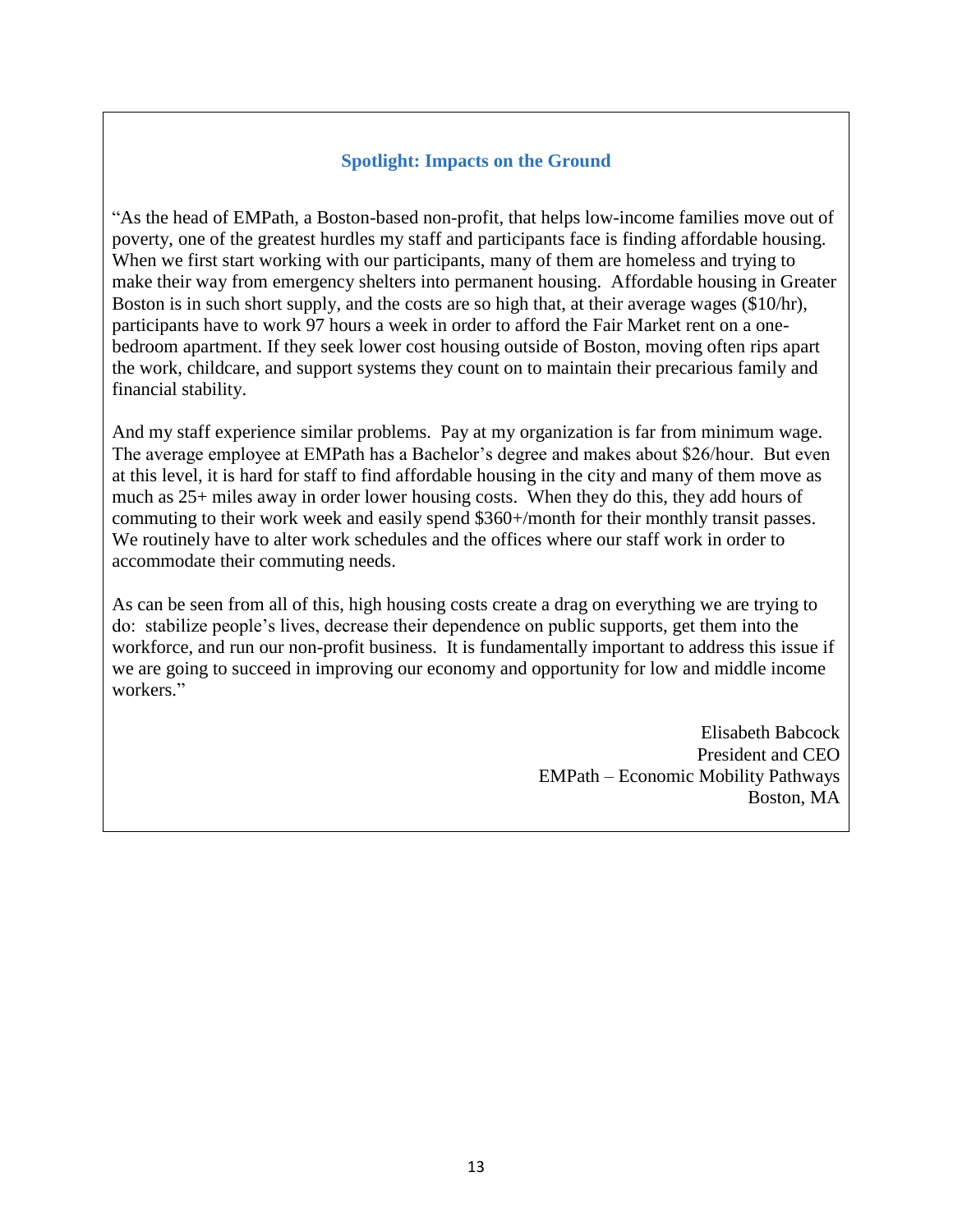# **Toolkit – Taking Action**

This toolkit highlights actions taken by states and local jurisdictions to promote healthy, responsive, high-opportunity housing markets, despite the common and sometimes challenging political barriers to reform and improvement. This list is not exhaustive – there is a substantial amount of good work being done all around the country – but provides several potential starting points for local efforts to modernize housing planning and development.

#### **1. Establish by-right development**

Most development today goes through a discretionary review process prior to approval, such as public hearings or local legislative actions. These processes predispose development decisions to become centers of controversy, and can add significant costs to the overall development budget due to the delay and uncertainty they engender. The tradeoffs that developers make to account for those additional costs can result in lost affordability, quality, or quantity of units developed. "As-of-right" or "by-right" development allows projects to be approved administratively when proposals meet local zoning requirements.<sup>31</sup> Such streamlining allows for greater certainty and more efficient development and, depending on a locality's regulatory approach, supports lessening of barriers from density limits and other zoning requirements. It can also be targeted to achieve public goals by making "by-right" approval contingent on increased affordable housing, transit-oriented development, or energy efficiency.

A 2014 report by the Urban Land Institute concludes that "municipalities can facilitate more efficient development time frames and reduce costs by enabling more by-right development. This can be accomplished by relaxing restrictions related to density, building height, unit size, and parking minimums, thereby freeing developers from the need to seek waivers, variances, or rezoning."<sup>32</sup>

Some states have enacted or pursued these approaches in efforts to facilitate affordable housing development. In California, Gov. Jerry Brown recently proposed a policy that would ensure that new developments that conform with existing local zoning rules and include setasides for affordable housing would be approved "by right" – as long as the project is not located on sensitive sites, such as wetlands, farmland, flood plains, and earthquake fault zones, additional discretionary review requirements would be no longer be required, facilitating more rapid development of affordable housing at lower costs.

States can also encourage localities to allow by-right development. For instance, Massachusetts allows communities to designate areas as Priority Development Sites, a designation that provides an incentive for municipalities to allow by-right development in localities where they seek to encourage economic growth.<sup>33</sup>

Fairfax County, VA, has implemented by-right development in seven districts, with the goal of encouraging economic development through flexibility in zoning regulations and administrative processes in older commercial areas. These more flexible zoning regulations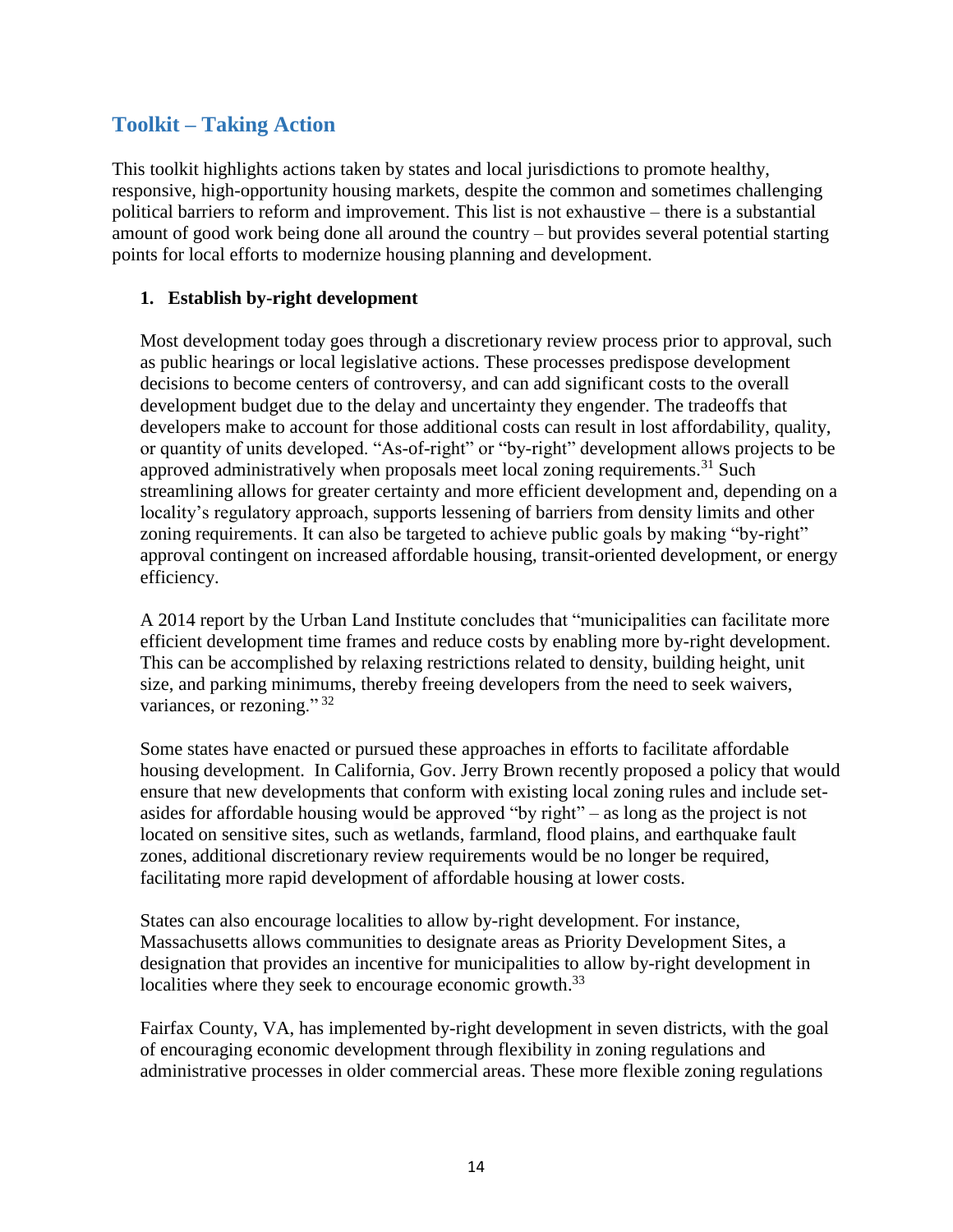include 40-50 foot increases in building height, parking requirement reductions, and abbreviated fees and approval processes for development changes.<sup>34</sup>

#### **2. Tax vacant land or donate it to non-profit developers**

Nationwide, the number of vacant residential units increased from 7 million in 2000 to 10 million in 2014.<sup>35</sup> Vacant and abandoned properties not only represent lost housing opportunities, but can cause significant harm to the surrounding neighborhood. Strategies to address these properties can reduce blight and place them back into productive use. In-fill development can have significant environmental benefits, as well-resourced urban land can be accessed by more people and can also result in larger ridership for public transit when in proximity to city centers. A 2014 study found that in the Cleveland area, the sale price of homes within 500 feet of a vacant property depreciated by 1.7 percent in low-poverty areas and 2.1 percent in medium-poverty areas,<sup>36</sup> while a 2010 University of Pittsburgh study concluded that the rate of violent crime within 250 feet of a vacant property is 15% higher than that within 250 and 353 feet from the property.<sup>37</sup> Local governments bear the costs of these vacant properties. A 2010 study found that Philadelphia spends more than \$20 million annually to maintain 40,000 vacant properties, which cost the city over \$5 million per year in lost tax revenue<sup>38</sup>.

Localities often face challenges in identifying vacant properties,<sup>39</sup> but many jurisdictions have enacted vacant property registration ordinances that require individuals to register vacant land and often pay a fee, with cities in Florida, California, Illinois and Michigan leading the way in implementation. Many localities in these states increase the fees the longer a property remains vacant, which encourages lot owners to put their properties to more productive use, such as redevelopment.<sup>40</sup> Once vacant property has been identified, jurisdictions are able to take action to combat the lost revenue and blight that come with vacant property by taxing vacant land or donating to non-profit developers.

At the city level, Dallas has addressed vacant property through a land bank, a "governmentcreated nonprofit corporation designed to convert tax-delinquent and vacant properties into affordable housing or other productive uses,"<sup>41</sup> which provides "a tool to enable cities to more effectively…pursue tax foreclosure on unproductive vacant properties in return for... placement into productive use in the development of affordable housing."<sup>42</sup> Dallas also acquires vacant lots for affordable single-family housing development, and allows nonprofit groups to develop affordable housing by purchasing foreclosed vacant lots or surplus vacant lots from the city's inventory at below market price, enabling Dallas to reduce the blight of vacant lots and foster more affordable housing development.<sup>43</sup>

#### 3. **Streamline or shorten permitting processes and timelines**

Permitting processes can introduce yet another source of cost and uncertainty in the effort to increase housing supply through production. Unnecessarily lengthy permitting processes restrict long-run housing supply responsiveness to demand, and also present an inefficiency for city planners and reviewers whose time could be more effectively spent on essential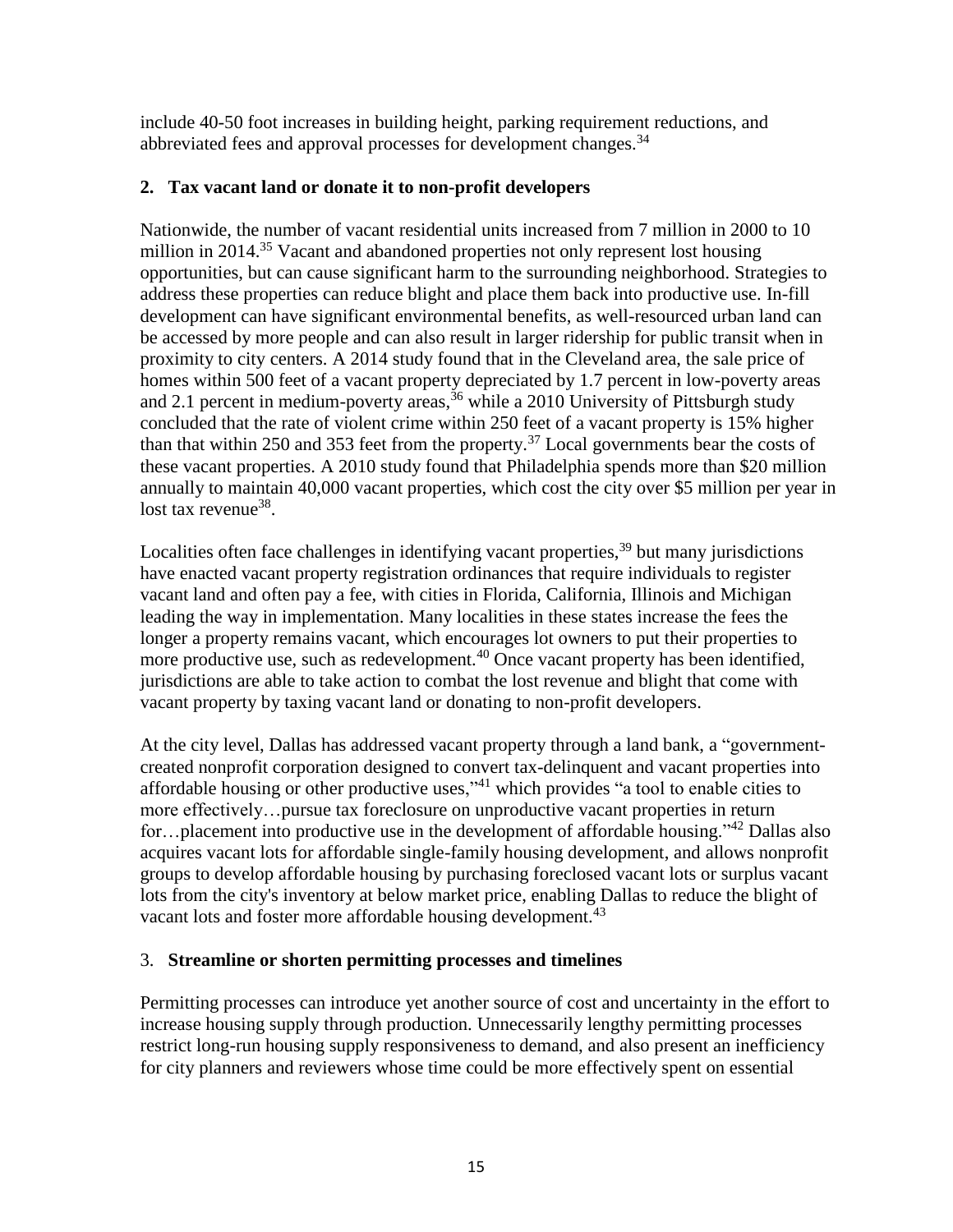tasks. Most localities' permitting processes do not fully leverage new technology to achieve greater speed, reliability and efficiency.

San Diego and Austin are two of many cities that have tackled these challenges, streamlining and shortening their permitting processes. San Diego's Expedite Program allows for expedited permit processing for eligible affordable/in-fill housing and sustainable building projects, with a 5 business day initial review.<sup>44</sup> In 2000, the Austin City Council created the S.M.A.R.T. Housing program which offers developers of housing that serves low-income families waivers for development fees and expedited development review; since 2005, more than 4,900 housing units have been completed through this approach.

States have also taken action, with both Rhode Island and Massachusetts driving localities toward more streamlined processes. The Rhode Island 2009 Expedited Permitting for Affordable Housing Act provides state permitting agencies with strict deadlines for making their decisions, for transit-oriented, dense, or historic preservation projects that are large enough to meaningfully increase availability of affordable housing in their communities. Massachusetts developed a model set of local permitting practices, with guidelines including predictable impact fees, use of objective criteria for by-right zoning, and uniform timelines. By incentivizing efficient permit processing at the state and local level, communities are better positioned to accelerate development, resulting in increased housing production, more stability for contractors and construction workers, and less risk for investors.

#### 4. **Eliminate off-street parking requirements**

Parking requirements generally impose an undue burden on housing development, particularly for transit-oriented or affordable housing. When transit-oriented developments are intended to help reduce automobile dependence, parking requirements can undermine that goal by inducing new residents to drive, thereby counteracting city goals for increased use of public transit, walking and biking. Such requirements can also waste developable land, and reduce the potential for other amenities to be included; a recent Urban Land Institute study found that minimum parking requirements were the most noted barrier to housing development in the course of their research.<sup>45</sup> By reducing parking and designing more connected, walkable developments, cities can reduce pollution, traffic congestion and improve economic development. Businesses that can be accessed without a car can see increased revenue, increased use of alternative modes of transportation, and improved health outcomes for residents.

These requirements have a disproportionate impact on housing for low-income households because these families tend to own fewer vehicles but are nonetheless burdened by the extra cost of parking's inclusion in the development. The significant cost of developing parking – from \$5,000 per surface parking spot to \$60,000 underground – is incorporated at the start of the project, which can impede the viability and affordability of the construction.<sup>46</sup>

In 2012, Seattle's city council voted to relax parking requirements, eliminating requirements in center-city areas with frequent transit services within  $\frac{1}{4}$  mile, and reducing them by 50 percent in neighborhoods outside of those centers given the same minimum level of transit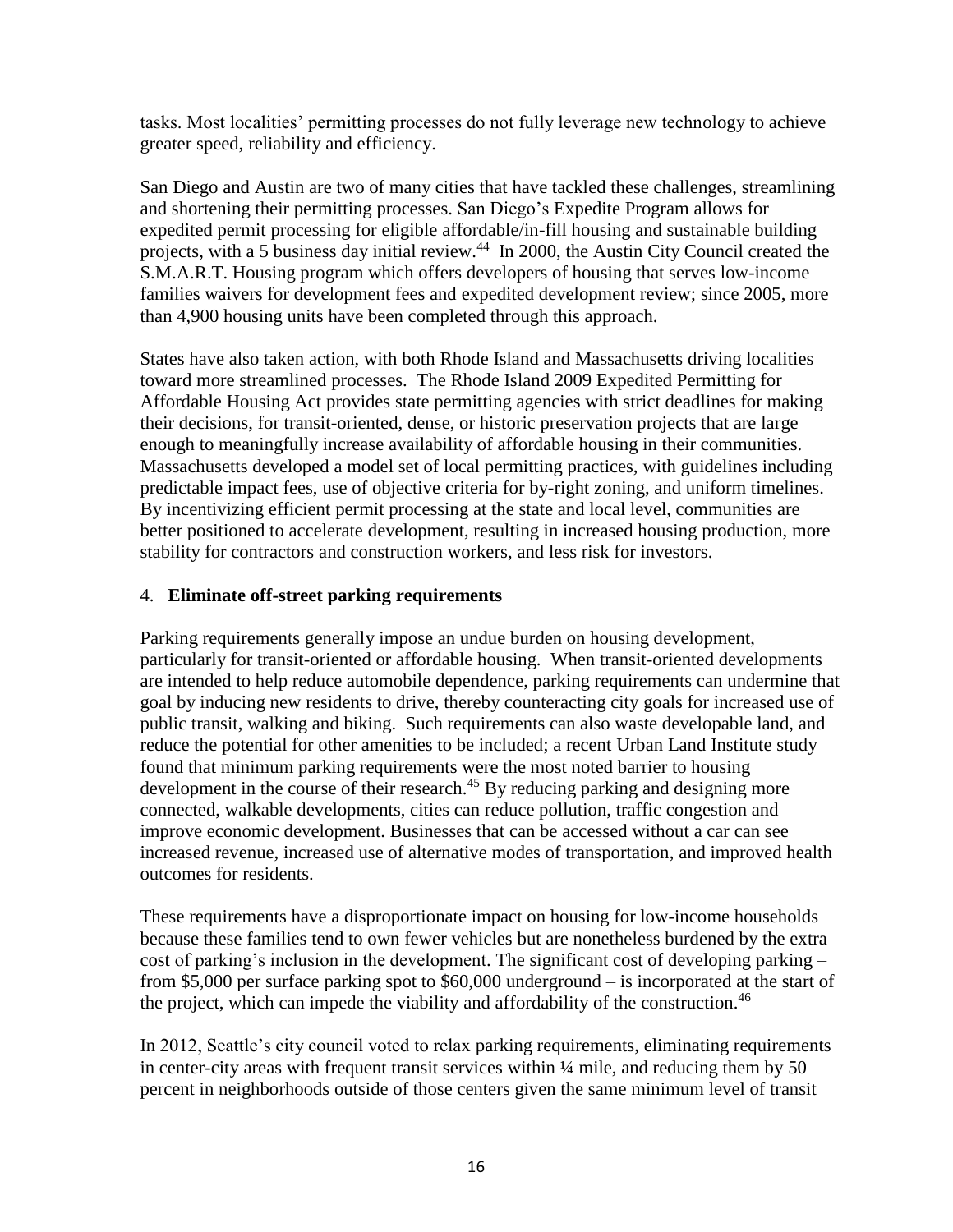service – sparking a wave of new development, including hundreds of units with no associated parking spaces. The study that accompanied this legislative change found that parking reduced the potential number of units at a site and increased the expected rental costs by 50 percent for a building without parking as compared to that with the mandated level of surface parking.<sup>47</sup>

Cities such as Denver, Minneapolis and New York City have also demonstrated success in taking on minimum parking requirements – Denver lowered parking minimums for lowincome housing, Minneapolis reduced requirements near transit stops, and New York City eliminated parking requirements for affordable housing located within  $\frac{1}{2}$  mile of a subway entrance. The Association of Bay Area Governments also published a rubric guiding parking requirement reform across the region, which accompanies the Metropolitan Transportation Commission's Smart Parking Toolbox and funds parking plans for transit station areas. And in 2015, the State of California enacted a statewide override of local parking requirements for all residential projects near transit that incorporated affordable units.

#### **5. Enact high-density and multifamily zoning**

Local zoning code changes that allow for the development of higher-density and multifamily housing, especially in transit zones, can help to alleviate some of the pressure of the growing population in many city centers. In Massachusetts, the Smart Growth Zoning act provides incentives to local governments that make zoning changes and establish smart growth zoning districts, to foster, near transit nodes and city/town centers, denser residential or mixed-use zoning districts, including affordable units.<sup>48</sup> More recently, in June, the Fairfax, VA County Board of Supervisors approved changes to zoning codes to allow for taller buildings near Metro stations.<sup>49</sup> In Seattle, the city has nearly 800 micro-units with another 1,500 or so in the pipeline – more than any other city – yet, changes to the zoning code will disallow future approvals of such housing.<sup>50</sup>

#### **6. Allow accessory dwelling units**

Accessory dwelling units can expand the available rental housing stock in areas zoned largely for single-family housing and can address the needs of families pulled between caring for their children and their aging parents, a demographic that has been growing rapidly in recent years. As a result of the recent recession, young adults have achieved financial independence at a slower rate than prior generations. While the number of Americans caring for both an aging parent and a child has increased only marginally, the costs associated with caring for multiple generations has increased significantly as a greater share of parents support their children beyond age  $18<sup>51</sup>$  Accessory dwelling units offer one solution to this challenge by facilitating intergenerational living arrangements and allowing more seniors to age in place, something that nearly 90% of older Americans desire for themselves and their families.<sup>52</sup> In addressing the temporary needs of families that are stretched thin, accessory dwelling units can create a permanent increase in affordable housing stock. Cities like Portland and Santa Cruz had explicitly encouraged this action, while others like San Diego have called for changes to allow more such units. The State of California moved earlier this month to streamline state regulations to promote construction of accessory dwelling units.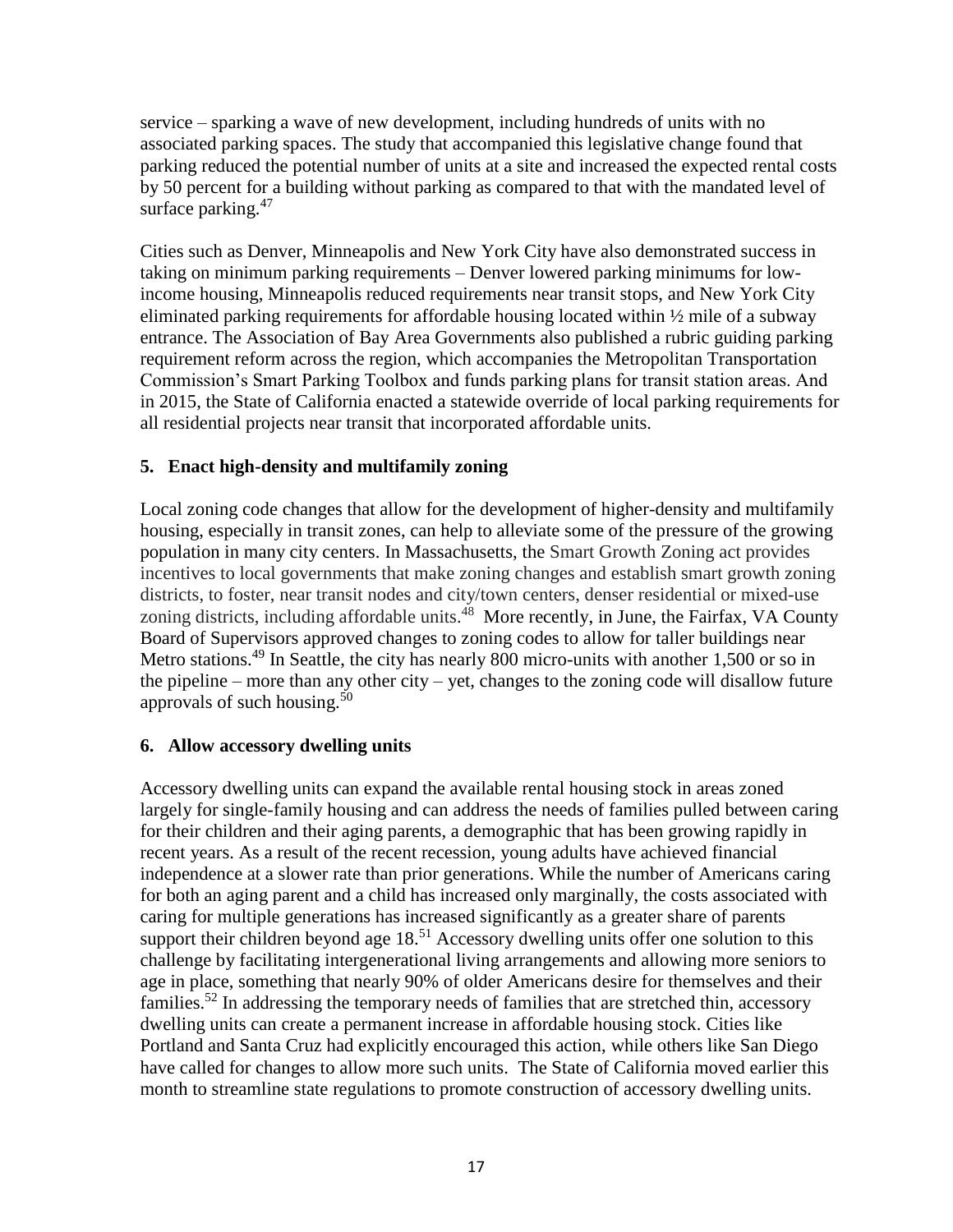#### **7. Establish density bonuses**

Density bonuses encourage housing development and incentivize the addition of affordable housing units by granting projects in which the developer includes a certain number of affordable housing units the ability to construct a greater number of market rate units than would otherwise be allowed. Density bonuses are frequently tied to community goals of increased affordable housing and can be effective in driving larger quantities of units supplied through new construction. The State of California requires its local governments to grant a density bonus and concession or development incentive, if requested, for developments of five or more units including minimum portions of affordable housing or for senior housing.

#### **8. Employ inclusionary zoning**

Inclusionary zoning requires or encourages the inclusion of affordable units in new residential development projects. As of 2014, such policies had been implemented by nearly 500 local jurisdictions in 27 states and the District of Columbia.<sup>53</sup> Not only have such policies expanded the availability of affordable housing while allowing for new development that otherwise might have been locally opposed, they have also been shown to improve educational outcomes for low-income children gaining access to higher-performing schools. $54$ 

As the Lincoln Institute of Land Policy has noted, inclusionary zoning policies require upfront commitment to long-term affordability, and perform best when both producing and preserving affordable housing.<sup>55</sup> While enforcement is a frequently cited obstacle to successful inclusionary housing requirements, Massachusetts' Chapter 40B provisions enables the local Zoning Boards of Appeals to approve affordable housing developments under flexible rules if at least 20-25% of the units have long-term affordability restrictions. This flexibility reduces barriers created by local approval processes and zoning.<sup>56</sup>

#### **9. Establish development tax or value capture incentives**

Tax incentives for developers who construct affordable housing offer another avenue to incentivize development; such incentives have been demonstrated to spur development, and have recently been adopted in Seattle and New York City. The [Seattle Multifamily Tax](http://www.seattle.gov/housing/housing-developers/multifamily-tax-exemption)  [Exemption](http://www.seattle.gov/housing/housing-developers/multifamily-tax-exemption) program, which was modified and renewed in 2015, provides property owners and developers a tax exemption on new multifamily buildings that set aside 20-25% of the homes as income- and rent-restricted for 12 years; currently approximately 130 properties in Seattle are participating in the program and an additional 90 are expected to begin leasing MFTE units between 2016 and 2018. Adopted in 2015, The New York 420-c Tax Incentive program provides complete or partial exemption from real estate taxes for low-income housing up to a maximum of 60 years.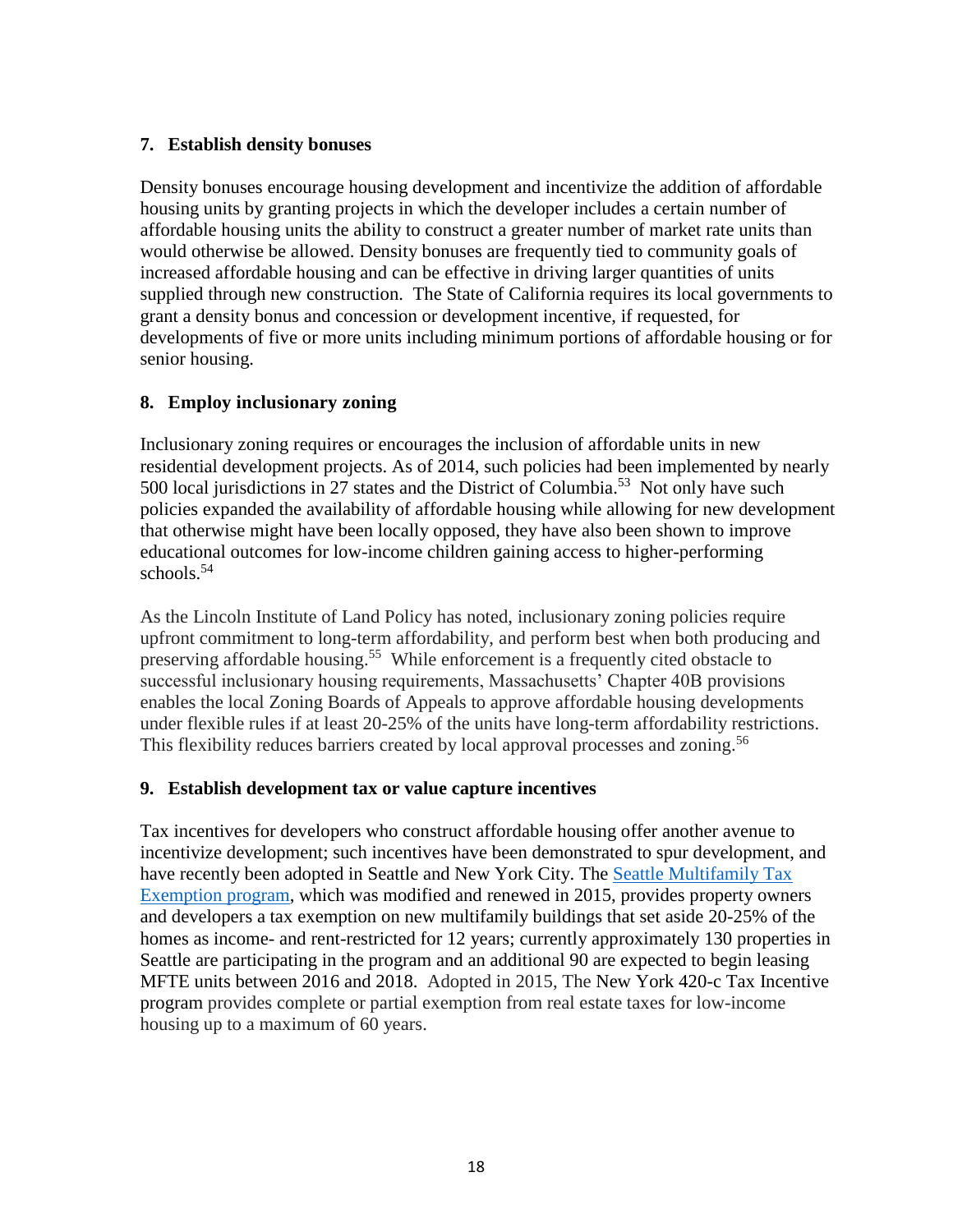#### **10. Use property tax abatements**

Like tax incentives, property tax abatements or exemptions can encourage the construction of affordable housing and spur development more generally, including by providing abatements to affordable housing production during the development phase. In 1985, Oregon adopted an approach to provide property tax abatements to properties in which units will be exclusively available to eligible low-income individuals or to vacant land intended to be developed as low-income housing. Philadelphia offers a tax abatement from real estate tax for up to 30 months during the construction of residential housing.<sup>57</sup>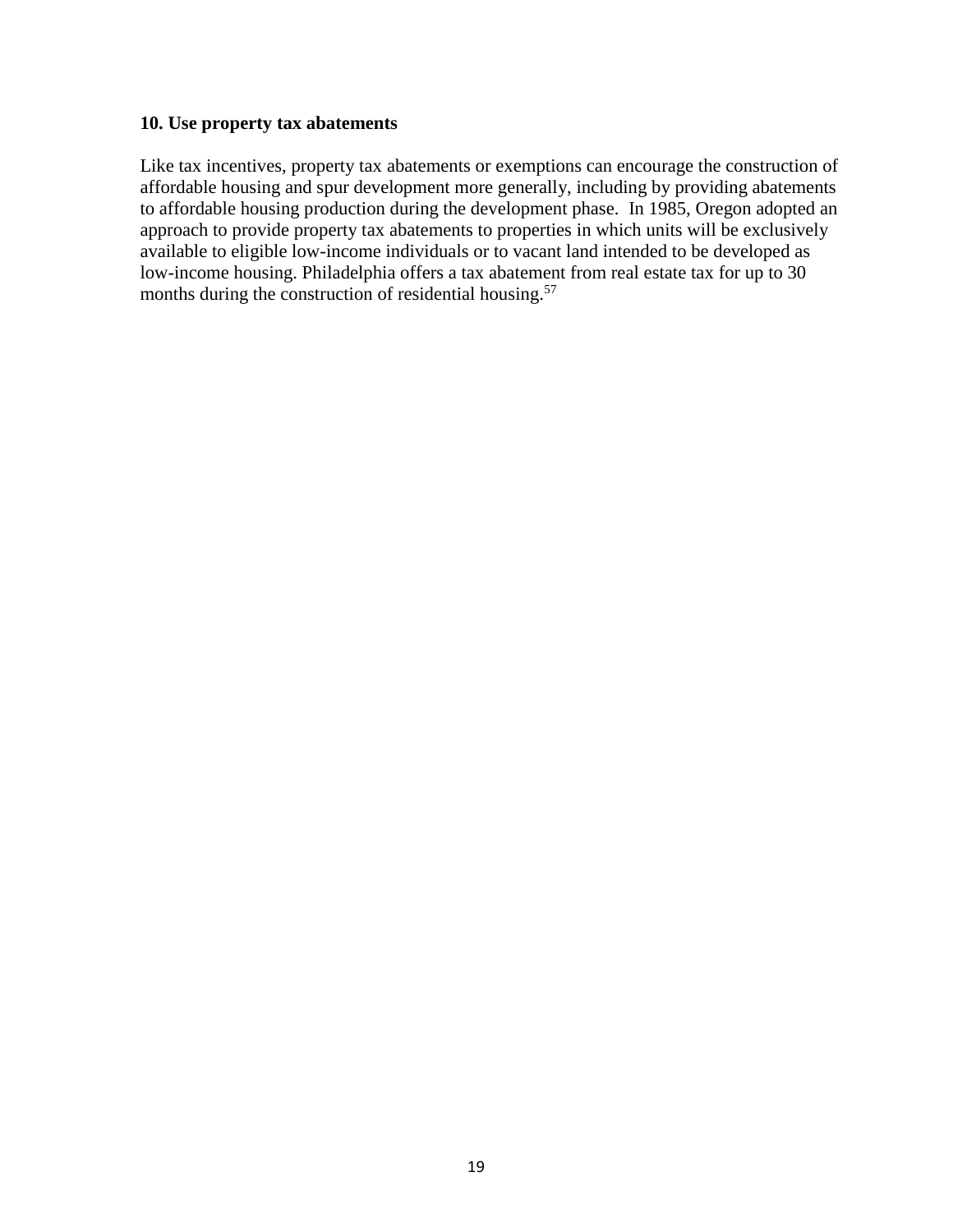<sup>1</sup> Desmond, Matthew. Evicted: Poverty and Profit in the American City. 2016.  $\overline{\phantom{a}}$ 

<sup>2</sup> Ganong, Peter, and Shoag, Daniel. ["Why Has Regional Income Convergence in the U.S. Declined?"](http://scholar.harvard.edu/files/shoag/files/why_has_regional_income_convergence_in_the_us_declined_01.pdf) Harvard University, January 2015.

<sup>3</sup> Glaeser, Edward, Gyourko, Joseph, and Saks, Raven. ["Why Have Housing Prices Gone Up?"](http://www.nber.org/papers/w11129.pdf) National Bureau of Economic Research. Working Paper 11129, February 2015.

<sup>4</sup> Gyourko, Joseph, and Malloy, Raven. ["Regulation and Housing Supply."](http://www.nber.org/papers/w20536.pdf) National Bureau of Economic Research, Working Paper 20536. October 2014.

<sup>5</sup> Glaeser, Edward, and Ward, Bryce. ["The Causes and Consequences of Land Use Regulation: Evidence from](http://scholar.harvard.edu/files/glaeser/files/the_causes_and_consequences_of_land_use_regulation_evidence_from_greater_boston_2009.pdf)  [Greater Boston."](http://scholar.harvard.edu/files/glaeser/files/the_causes_and_consequences_of_land_use_regulation_evidence_from_greater_boston_2009.pdf) Journal of Urban Economics, 9 July 2008.

<sup>6</sup> Glaeser, Edward, Gyourko, Joseph, and Saks, Raven. "Manhattan So Expensive? Regulation and the Rise in House [Prices.](http://www.nber.org/papers/w10124)" National Bureau of Economic Research. Working Paper 10124, November 2003.

<sup>7</sup> Morrow, Greg. "The Homeowner Revolution: Democracy, Land Use and the Los Angeles Slow-Growth [Movement, 1965-1992.](https://escholarship.org/uc/item/6k64g20f#page-1)" UCLA Electronic Theses and Dissertations, 2013.

<sup>8</sup> ["California's High Housing Costs Causes and Consequences.](http://www.lao.ca.gov/reports/2015/finance/housing-costs/housing-costs.pdf)" Legislative Analyst's Office, March 17 2015.

<sup>9</sup> Morrow, Greg. "The Homeowner Revolution: Democracy, Land Use and the Los Angeles Slow-Growth [Movement, 1965-1992.](https://escholarship.org/uc/item/6k64g20f#page-1)" *UCLA Electronic Theses and Dissertations* (2013).

<sup>10</sup> Clark, Patrick. ["The Affordable-Housing Crisis Moves Inland."](http://www.bloomberg.com/news/articles/2016-04-15/the-affordable-housing-crisis-moves-inland) Bloomberg, 15 Apr. 2016.

<sup>11</sup> ["Worst Case Housing Needs 2015 Report to Congress.](https://www.huduser.gov/portal/Publications/pdf/WorstCaseNeeds_2015.pdf)" U.S. Department of Housing and Urban Development | Office of Policy Development and Research, April 2015.

<sup>12</sup> "America's Rental Housing – [Evolving Markets and Needs."](http://www.jchs.harvard.edu/sites/jchs.harvard.edu/files/jchs_americas_rental_housing_2013_1_0.pdf) Joint Center for Housing Studies of Harvard University, 2013.

<sup>13</sup> ["California's High Housing Costs Causes and Consequences."](http://www.lao.ca.gov/reports/2015/finance/housing-costs/housing-costs.pdf) Legislative Analyst's Office, March 17 2015.

<sup>14</sup> Ibid.

<sup>15</sup> Ilkeda, Sanford, and Washington, Emily. ["How Land-Use Regulation Undermines Affordable Housing.](http://mercatus.org/sites/default/files/Ikeda-Land-Use-Regulation.pdf)" Mercatus Center George Mason University, November 2015.

<sup>16</sup> Glaeser, Edward, and Gyourko, Joseph. ["The Impact of Zoning on Housing Affordability.](http://www.nber.org/papers/w8835.pdf)" National Bureau of Economic Research. Working Paper 8835, March 2002.

<sup>17</sup> ["The State of the Nation's Housing .](http://www.jchs.harvard.edu/sites/jchs.harvard.edu/files/jchs_2016_state_of_the_nations_housing_lowres.pdf?_ga=1.54735790.489975938.1466601919)" Joint Center for Housing Studies of Harvard University, 2016.

<sup>18</sup> ["Projecting Trends in Severely Cost-Burdened Renters: 2015-2025.](http://www.jchs.harvard.edu/sites/jchs.harvard.edu/files/projecting_trends_in_severely_cost-burdened_renters_final.pdf)" Enterprise Community Partners Inc and Joint Center for Housing Studies of Harvard University, 21 September 2015.

<sup>19</sup> ["Residential Vacancies and Homeownership in the Second Quarter 2016.](http://www.census.gov/housing/hvs/files/currenthvspress.pdf)" U.S. Census Bureau. U.S. Department of Commerce. 28 July, 2016.

<sup>20</sup> Ganong, Peter, and Shoag, Daniel. ["Why Has Regional Income Convergence in the U.S. Declined?"](http://scholar.harvard.edu/files/shoag/files/why_has_regional_income_convergence_in_the_us_declined_01.pdf) Harvard University, January 2015.

<sup>21</sup> Hsieh, Chang-Tai, and Moretti, Enrico. ["Why Do Cities Matter? Local Growth and Aggregate Growth.](http://faculty.chicagobooth.edu/chang-tai.hsieh/research/growth.pdf)" 2015.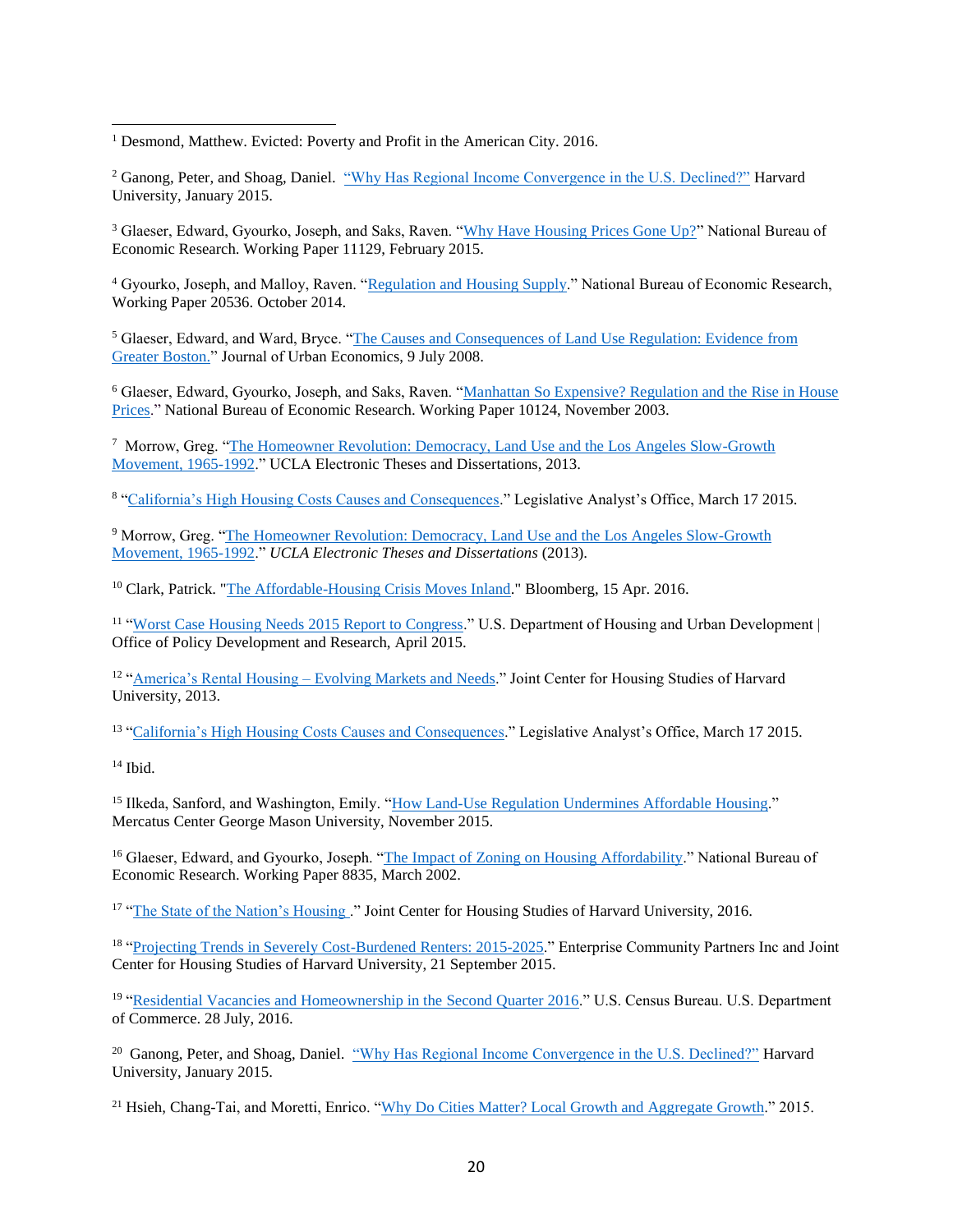<sup>22</sup> Mangin, John. "The New Exclusionary Zoning." Stanford Law & Policy Review, Volume 25, January 2014.

<sup>23</sup> Karner, Alex, and Benner, Chris. "<u>Job Growth, Housing Affordability, and Commuting in the Bay Area.</u>" Bay Area Regional Prosperity Housing Working Group, 29 May 2016.

<sup>24</sup> Hoehner, Christine, Barlow, Carolyn, Allen, Peg, and Schootman, Mario. "Commuting Distance, [Cardiorespiratory Fitness, and Metabolic Risk."](http://www.ncbi.nlm.nih.gov/pmc/articles/PMC3360418/) The American Journal of Preventive Medicine 42.6 (2012).

<sup>25</sup> ["Commuting and Personal Well-Being."](http://webarchive.nationalarchives.gov.uk/20160105160709/http:/www.ons.gov.uk/ons/dcp171766_351954.pdf) Office of National Statistics, 12 February 2014.

<sup>26</sup> ["Wellbeing Lower Among Workers With Long Commutes.](http://www.gallup.com/poll/142142/wellbeing-lower-among-workers-long-commutes.aspx)" Gallup, 13 August 2010.

 $\overline{\phantom{a}}$ 

<sup>27</sup> Do, Kiet. ["Cops Living in RV's Outside San Jose Police Department"](http://sanfrancisco.cbslocal.com/2016/08/25/cops-living-in-rvs-outside-san-jose-police-department/) CBS SF Bay Area.

<sup>28</sup> ["By Right Development: Does it work for you?](http://www.fcrevit.org/programs/byright.htm)" Office of Community Revitalization Fairfax County, Virginia. N.d.

<sup>29</sup> Shwartz, Heather. ["Housing Policy is School Policy: Economically Integrative Housing Promotes Academic](https://tcf.org/assets/downloads/tcf-Schwartz.pdf)  [Success in Montgomery County, Maryland."](https://tcf.org/assets/downloads/tcf-Schwartz.pdf) The Century Foundation, 2010.

<sup>30</sup> Lens, Miachel, and Monkkonen, Paavo. "Do Strict Land Use Regulations Make Metropolitan Areas more [Segregated by Income?](http://www.anderson.ucla.edu/Documents/areas/ctr/ziman/2015-04WP.pdf)" Lewis Center. *UCLA Institute of Transportation Studies*, 2015.

<sup>31</sup> Kendig, Lane. "Practice By-Right Zoning." Zoning Practice. April 2016.

<sup>32</sup> "Bending the Cost Curve – [Solutions to Expand the Supply of Affordable Rentals.](http://uli.org/wp-content/uploads/ULI-Documents/BendingCostCurve-Solutions_2014_web.pdf)" Urban Land Institute Terwilliger Center for Housing: 24. 2014.

33 ["Zoning Decisions."](http://www.mass.gov/envir/smart_growth_toolkit/pages/mod-zoning.html) Smart Growth/Smart Energy Toolkit. *Commonwealth of Massachusetts,* N.d.

<sup>34</sup> Lens, Michael. ["Do Strict Land Use Regulations Make Metropolitan Areas More Segregated by Income?](http://www.tandfonline.com/doi/full/10.1080/01944363.2015.1111163)" Taylor & Francis Online. N.d., 28 Dec. 2015.

<sup>35</sup> "Vacant and Abandoned [Properties: Turning Liabilities into Assets.](https://www.huduser.gov/portal/periodicals/em/winter14/highlight1.html)" Office of Policy Development and Research (PD&R) U.S. Department of Housing and Urban Development, 2014.

<sup>36</sup> Whitaker, Stephan, and Fitzpatrick IV, Thomas J. "Deconstructing [Distressed-Property](http://www.clevelandfed.org/research/workpaper/2011/wp1123r.pdf) Spillovers: The Effects of Vacant, [Tax-Delinquent,](http://www.clevelandfed.org/research/workpaper/2011/wp1123r.pdf) and Foreclosed Properties in Housing Submarkets." Journal of Housing Economics [22.2](http://www.sciencedirect.com/science/journal/10511377/22/2) (2013).

<sup>37</sup> Cui, Lin. ["Foreclosure,](https://nebula.wsimg.com/d980e4e5baadefcd21613e54b1f16c89?AccessKeyId=F340BF06EC607A055B24&disposition=0&alloworigin=1) Vacancy and Crime." Journal of Economics, 20 July 2015.

<sup>38</sup> "Vacant Land Management in [Philadelphia:](http://www.econsult.com/projectreports/VacantLandFullReportForWeb.pdf) The Costs of the Current System and the Benefits of Reform," Econsult Corporation, Penn Institute for Urban Research, and May 8 Consulting: 9, 11. November 2010.

<sup>39</sup> Garber, Roberta, Kim, Jung, Sullivan, Kerry, and Dowell, Eben. "\$60 Million and [Counting:](http://communityresearchpartners.org/uploads/publications/FullReport_Nonembargoed.pdf) The Cost of Vacant and [Abandoned](http://communityresearchpartners.org/uploads/publications/FullReport_Nonembargoed.pdf) Properties to Eight Ohio Cities." Community Research Partners, 3-3. 2010.

<sup>40</sup> Sang Lee, Yun, Terranova, Patrick, and Immergluck, Dan. "New Data on Local Vacant Property [Registration](http://www.huduser.org/portal/periodicals/cityscpe/vol15num2/ch22.pdf) [Ordinances,](http://www.huduser.org/portal/periodicals/cityscpe/vol15num2/ch22.pdf)" *Cityscape: A Journal of Policy Development and Research* 15:2, 259–66. 2013.

<sup>41</sup> ["Building an Affordable Future: The Promise of a New York City Land Bank.](http://comptroller.nyc.gov/wp-content/uploads/documents/The_Case_for_A_New_York_City_Land_Bank.pdf)" Office of the New York City Comptroller, February 2016.

 $42$  " $78(R)$  HB 2801 Bill Analysis." Texas Legislature Online, 21 May 2003.